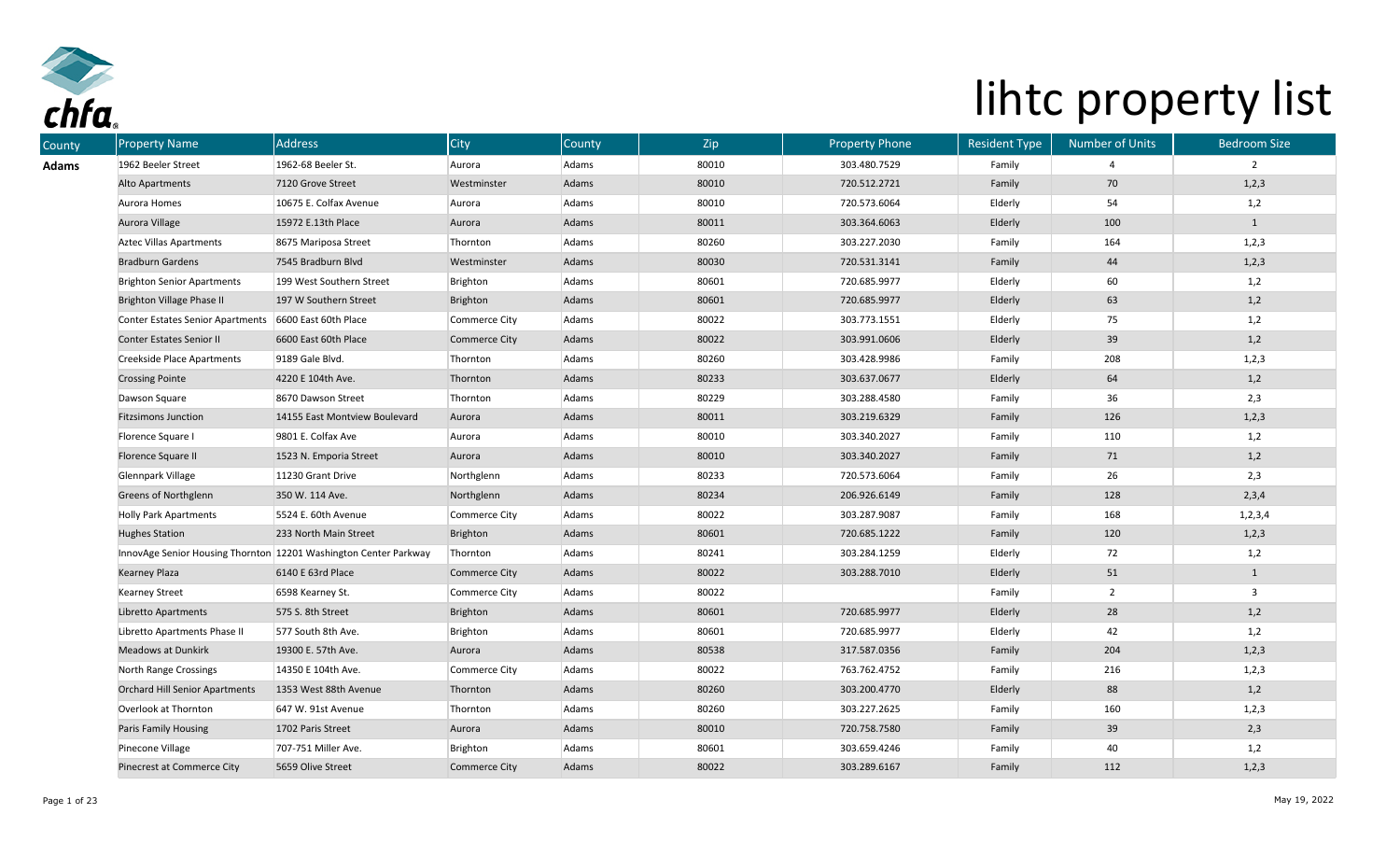

| County       | <b>Property Name</b>                 | <b>Address</b>                   | City          | County   | Zip   | <b>Property Phone</b> | <b>Resident Type</b> | Number of Units | <b>Bedroom Size</b> |
|--------------|--------------------------------------|----------------------------------|---------------|----------|-------|-----------------------|----------------------|-----------------|---------------------|
| <b>Adams</b> | Renaissance 88 Apartments            | 388 E. 88th Avenue               | Thornton      | Adams    | 80229 | 303.430.0157          | Family               | 180             | 1, 2, 3, 4          |
|              | Renaissance Veterans Apartments      | 1753 N. Quentin Street           | Aurora        | Adams    | 80045 | 303.297.4181          |                      | 60              | 1,2                 |
|              | Reserve at Northglenn                | 11450 Community Center Dr.       | Northglenn    | Adams    | 80233 | 303.280.3600          | Family               | 260             | 1,2,3               |
|              | Reserve at Thornton I                | 9700 Welby Road                  | Thornton      | Adams    | 80229 | 303.255.0700          | Family               | 216             | 1,2,3               |
|              | Reserve at Thornton II               | 9700 Welby Road                  | Thornton      | Adams    | 80229 | 303.255.0700          | Family               | 60              | 2,3                 |
|              | Residences at Panorama Pointe        | 8310 Clay Street                 | Westminster   | Adams    | 80031 | 303.650.0979          | Elderly              | 72              | 1,2                 |
|              | <b>Riverwalk Apartments</b>          | 744 Mockingbird St., Suite A-100 | Brighton      | Adams    | 80601 | 214.561.1200          | Family               | 132             | 1,2,3               |
|              | <b>Spring Hollow</b>                 | 141 S. 20th Ave.                 | Brighton      | Adams    | 80601 | 404.797.9911          | Family               | 108             | 1,2,3               |
|              | Springbrook Apartments               | 2021 East 78 Avenue              | Denver        | Adams    | 80229 | 303.227.3500          | Family               | 120             | 1,2,3               |
|              | <b>Squire Village</b>                | 11180 Grant Drive                | Northglenn    | Adams    | 80233 | 216.472.1870          | Elderly              | 50              | $\mathbf{1}$        |
|              | St. Mark Village                     | 3101 W 97th Ave                  | Westminster   | Adams    | 80031 | 833.915.2712          | Family               | 216             | 1,2,3               |
|              | <b>Sterling Park</b>                 | 4242 Bromley Lane                | Brighton      | Adams    | 80601 | 303.637.7812          | Family               | 128             | 2,3                 |
|              | Toscana Apartments                   | 8490 N. Sheridan                 | Westminster   | Adams    | 80003 | 303.427.2700          | Family               | 252             | Studio, 1, 2        |
|              | Townhomes at Tollgate Creek          | 17272 E. Baltic Place            | Aurora        | Adams    | 80013 | 720.758.7574          | Family               | 60              | 1,2,3               |
|              | Village Crest 2017                   | 6201 E. 62nd Avenue              | Commerce City | Adams    | 80022 | 303.287.6001          | Family               | 120             | 1,2,3               |
|              | Village of Yorkshire Apartments      | 10370 Brendon Way                | Thornton      | Adams    | 80229 | 303.227.2030          | Family               | 200             | 1,2,3               |
|              | Vistas at Panorama Pointe            | 8305 Alcott Street               | Westminster   | Adams    | 80031 | 303.650.0979          | Elderly              | 69              | 1,2                 |
|              | <b>Westbury Apartments</b>           | 11590 N. Pecos                   | Westminster   | Adams    | 80234 | 303.452.0032          | Family               | 228             | Studio, 1, 2, 3     |
|              | <b>Westminster Commons</b>           | 3180 W. 76th Ave.                | Westminster   | Adams    | 80030 | 303.428.2786          | Elderly              | 130             | 1,2                 |
|              | Windmill Ranch                       | 1083 S. 8th Ave.                 | Brighton      | Adams    | 80601 | 720.685.9977          | Family               | 96              | 1,2,3               |
| Alamosa      | Casita de la Luna                    | 1410 11th St.                    | Alamosa       | Alamosa  | 81101 | 719.587.9807          | Elderly              | 28              | 1,2                 |
|              | Casita del Sol Apartments            | 1405 11th Street                 | Alamosa       | Alamosa  | 81101 | 712.276.1735          | Family               | 24              | 2,3                 |
|              | Mount Blanca View                    | 201 Market Street                | Alamosa       | Alamosa  | 81101 | 719.589.2850          | Elderly              | 50              | 1                   |
| Arapahoe     | <b>Alameda View Apartments</b>       | 15501 E. Alameda Parkway         | Aurora        | Arapahoe | 80017 | 303.745.0504          |                      | 116             | 1,2,3               |
|              | Arapahoe Green                       | 1135 S. Xenia Street             | Denver        | Arapahoe | 80247 | 303.744.0115          | Family               | 60              | 2,3                 |
|              | <b>Asbury Park Apartments</b>        | 10571 East Asbury Avenue         | Aurora        | Arapahoe | 80014 | 720.343.8464          | Family               | 43              | $\overline{2}$      |
|              | Aspen Meadows Aurora                 | 651 Potamac St.                  | Aurora        | Arapahoe | 80011 | 720.343.8464          | Elderly              | 100             | 1,2                 |
|              | <b>Broadway Lofts</b>                | 3401 S Broadway                  | Englewood     | Arapahoe | 80205 | 720.236.1400          | Family               | 111             | 1,2                 |
|              | Caley Ridge                          | 9350 East Caley Street           | Englewood     | Arapahoe | 80111 | 303.721.8900          | Elderly              | 100             | Studio,1            |
|              | <b>Canterbury Apartments</b>         | 3550 and 3600 S. Delaware Street | Englewood     | Arapahoe | 80110 | 303.762.9912          | Family               | 43              | 1,2                 |
|              | Centennial East Apartments I         | 14404 E. Fremont Ave.            | Englewood     | Arapahoe | 80112 | 720.870.0704          | Family               | 160             | 1,2,3               |
|              | <b>Centennial East Apartments II</b> | 14404 E. Fremont Ave.            | Englewood     | Arapahoe | 80112 | 720.870.0704          | Family               | 80              | 2,3                 |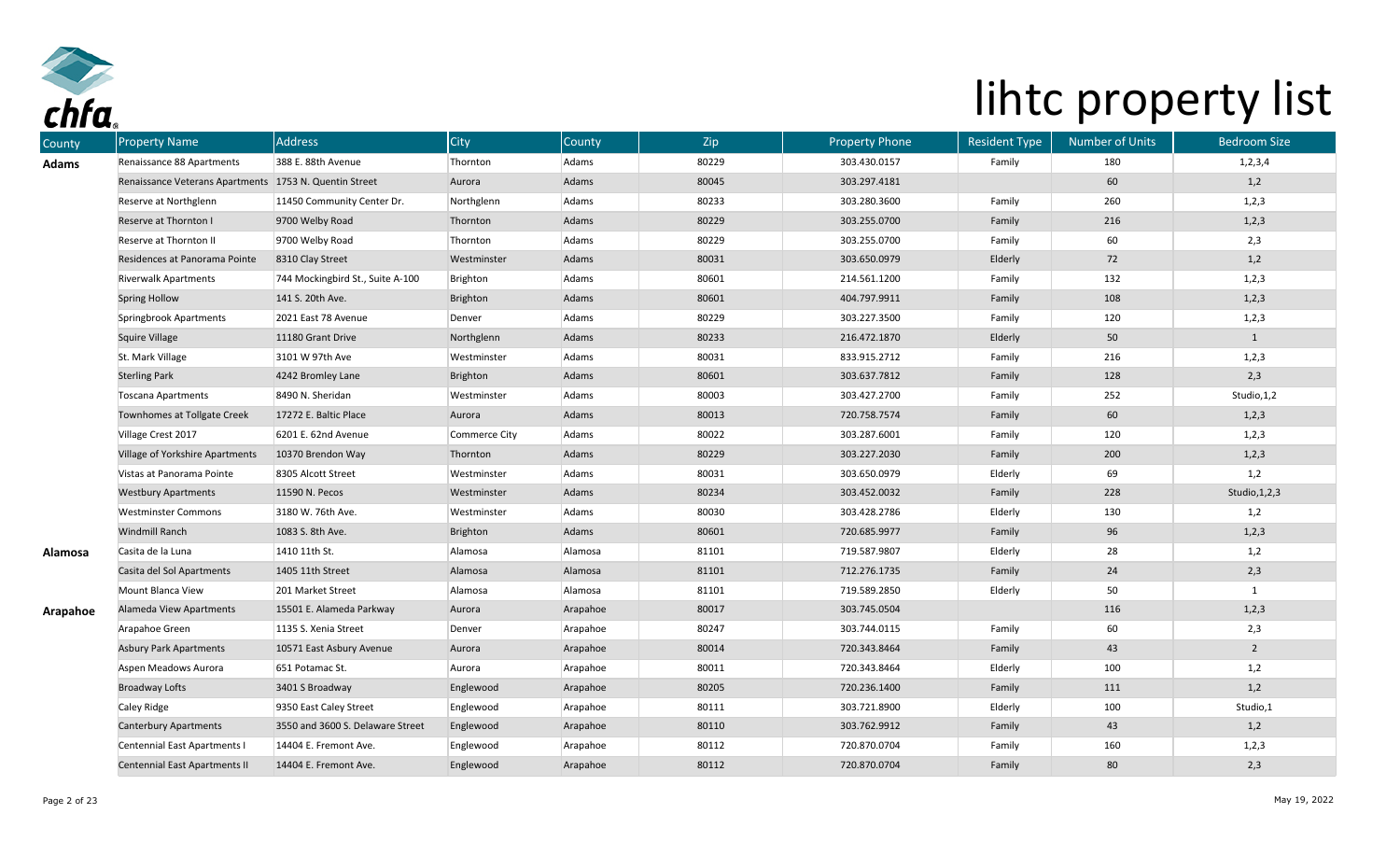

| County   | <b>Property Name</b>                 | <b>Address</b>                   | City                     | County   | Zip   | <b>Property Phone</b> | <b>Resident Type</b> | <b>Number of Units</b> | <b>Bedroom Size</b> |
|----------|--------------------------------------|----------------------------------|--------------------------|----------|-------|-----------------------|----------------------|------------------------|---------------------|
| Arapahoe | Connections at 6th                   | 601 Potomac Street               | Aurora                   | Arapahoe | 80011 | 720.949.1961          | Family               | 68                     | 1,2,3               |
|          | Dayton Meadows Resyndication         | 1749 South Dayton Street         | Denver                   | Arapahoe | 80247 | 206.628.8023          | Family               | 120                    | 1,2,3               |
|          | <b>Edge Point Apartments</b>         | 12005 E. 13th Ave.               | Aurora                   | Arapahoe | 80010 | 303.364.7000          | Family               | 50                     | 1,2,3               |
|          | <b>Fletcher Gardens</b>              | 1401 Emporia Street              | Aurora                   | Arapahoe | 80010 | 303.343.8490          | Elderly              | 94                     | $\mathbf{1}$        |
|          | <b>Forest Manor Apartments</b>       | 625 S. Forest Street, Suite 1500 | Glendale                 | Arapahoe | 80246 | 303.333.9784          | Family               | 103                    | Studio, 1,2         |
|          | <b>Foundry Apartments</b>            | 501 W. Bates Ave.                | Englewood                | Arapahoe | 80110 | 303.781.1333          | Family               | 70                     | 1,2                 |
|          | Fox Crossing I and II                | 8350 E. Yale                     | Denver                   | Arapahoe | 80231 | 303.337.0001          | Family               | 220                    | 1,2,3               |
|          | <b>Highland Crossing</b>             | 1909 S. Quebec Way               | Denver                   | Arapahoe | 80231 | 303.695.9306          | Family               | 108                    | 1,2,3               |
|          | Kings Point                          | 3500 S. Lowell Boulevard         | Sheridan                 | Arapahoe | 80236 | 303.860.7885          | Elderly              | 50                     | $\mathbf{1}$        |
|          | Lara Lea Apartments                  | 5560 S. Elati Street             | Littleton                | Arapahoe | 80120 | 303.762.9912          | Family               | 36                     | 1,2,3               |
|          | Libby Bortz Assisted Living          | 5844 South Curtice St.           | Littleton                | Arapahoe | 80120 | 303.347.9755          | Elderly              | 111                    | Studio              |
|          | <b>Littleton Crossing Apartments</b> | 5591 S. Nevada St.               | Littleton                | Arapahoe | 80120 |                       | Family               | 63                     | 1,2                 |
|          | Lumien at Fitzsimons                 | 12025 E 13th Ave                 | Aurora                   | Arapahoe | 80010 | 303.367.0069          | Family               | 177                    | 1,2,3               |
|          | <b>Main Street Apartments</b>        | 2300 W. Main Street              | Littleton                | Arapahoe | 80120 | 303.347.1056          | Family               | 50                     | 1,2                 |
|          | Mountain View Place                  | 14061 E. Colorado Drive          | Aurora                   | Arapahoe | 80012 | 303.337.4472          | Family               | 68                     | 2,3                 |
|          | Nine Mile                            | 12251 E Cornell Ave              | Aurora                   | Arapahoe | 80014 | 303.750.3411          | Elderly              | 50                     | 1,2                 |
|          | Pinewood Lodge                       | 200 South Ironton Street         | Aurora                   | Arapahoe | 80012 | 303.343.1448          | Elderly              | 103                    | 1,2                 |
|          | Plaza Townhomes at Macon and         | 1334 Macon Street                | Aurora                   | Arapahoe | 80010 | 303.685.4239          | Family               | 30 <sub>o</sub>        | 1, 2, 3, 4          |
|          | Powers Circle Apartments             | 123 West Powers Circle           | Littleton                | Arapahoe | 80120 | 303.991.5302          | Family               | 69                     | Studio, 1, 2, 3     |
|          | Prentice Place Lofts                 | 8300 East Printice Avenue        | <b>Greenwood Village</b> | Arapahoe | 80111 | 720.489.6002          | Family               | 104                    | 1,2,3               |
|          | Presidential Arms Apartments         | 3595 S. Washington Street        | Englewood                | Arapahoe | 80110 | 303.762.9912          | Family               | 33                     | Studio, 1, 2        |
|          | Providence at the Heights            | 15650 E Alameda Parkway          | Aurora                   | Arapahoe | 80017 | 303.877.5865          | <b>Special Needs</b> | 50                     | 1,2                 |
|          | Renaissance at Loretto Heights       | 3100 W. Girard Ave.              | Englewood                | Arapahoe | 80110 | 303.312.9743          | Family               | 76                     | 1,2,3,4             |
|          | Reserve at South Creek               | 15601 East Jamison Drive         | Englewood                | Arapahoe | 80112 | 303.680.6696          | Family               | 168                    | 1,2,3               |
|          | Residences at First Avenue           | 112 Kenton Street                | Aurora                   | Arapahoe | 80010 | 303.366.2975          | Family               | 181                    | 1, 2, 3, 4          |
|          | Residences at Hoffman                | 1324 Xanadu Rd.                  | Aurora                   | Arapahoe | 80011 | 317.264.1833          | Elderly              | 85                     | 1,2                 |
|          | Residences at Trolley Park           | 1445 Dallas Street               | Aurora                   | Arapahoe | 80010 | 720.858.1445          | Family               | 38                     | 2,3,4               |
|          | Sheridan Gardens                     | 4300 S. Lowell Blvd              | Englewood                | Arapahoe | 80110 | 303.797.0242          | Family               | 48                     | 2,3                 |
|          | Sierra Vista Apartments              | 8851 E. Florida Ave.             | Denver                   | Arapahoe | 80247 | 832.941.5352          | Family               | 209                    | 1,2                 |
|          | South Creek Apartments               | 5891 S. Nevada Street            | Littleton                | Arapahoe | 80120 | 720.529.9855          | Family               | 36                     | 1,2,3               |
|          | <b>Summersong Townhouses</b>         | 10024 E. Evans Avenue            | Aurora                   | Arapahoe | 80247 | 303.696.0698          | Family               | 50                     | 2,3,4               |
|          | <b>Terrace Park Apartments</b>       | 15790 E. Alameda Parkway         | Aurora                   | Arapahoe | 80017 | 303.337.2023          | Family               | 179                    | 1,2                 |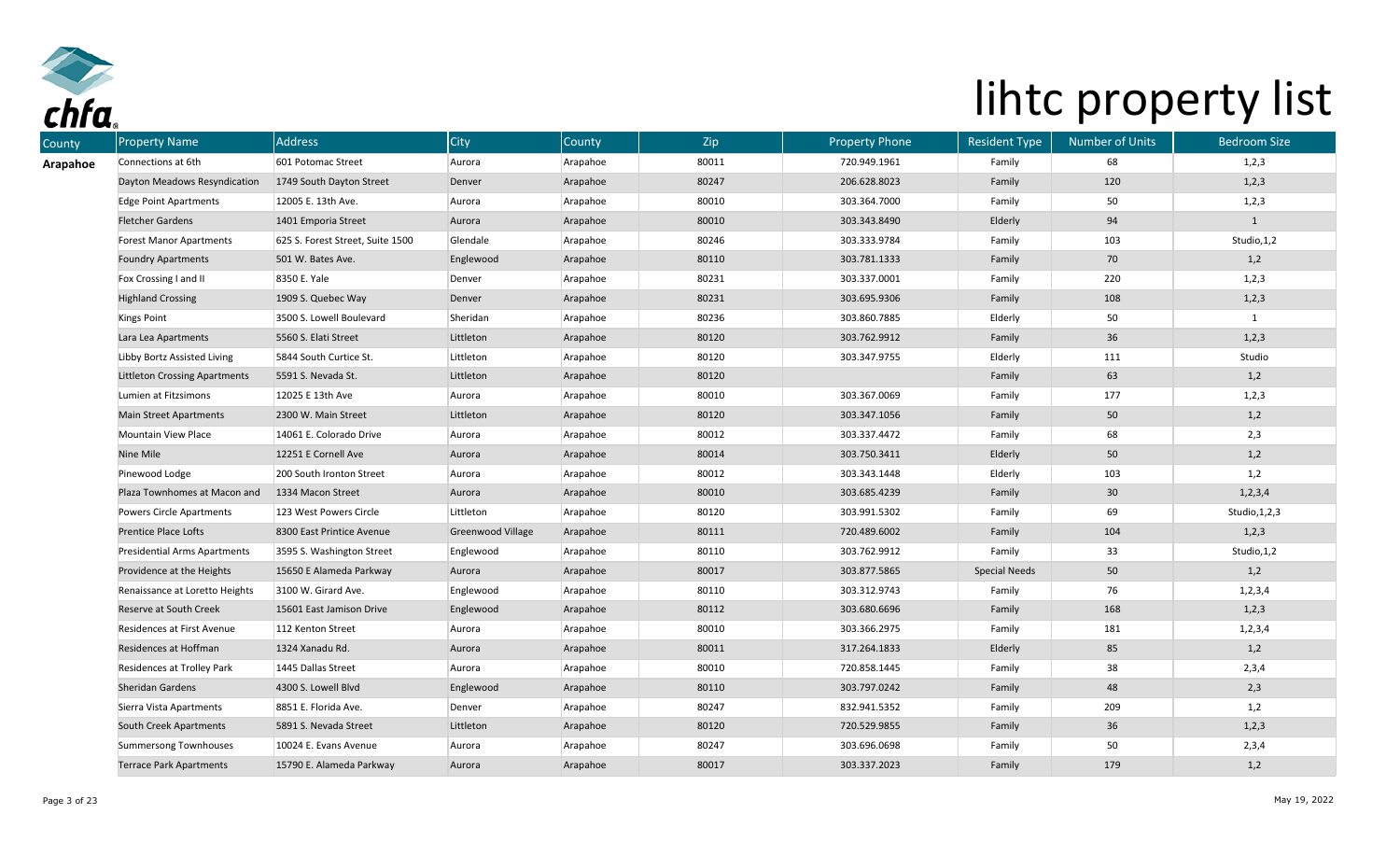

| County         | <b>Property Name</b>                                          | <b>Address</b>            | <b>City</b>    | County    | Zip   | <b>Property Phone</b> | <b>Resident Type</b> | <b>Number of Units</b> | <b>Bedroom Size</b>     |
|----------------|---------------------------------------------------------------|---------------------------|----------------|-----------|-------|-----------------------|----------------------|------------------------|-------------------------|
| Arapahoe       | Terraces on Pennsylvania                                      | 3590 South Pennsylvania   | Englewood      | Arapahoe  | 80113 | 720.693.2133          | Elderly              | 62                     | 1,2                     |
|                | <b>Traditions at Englewood</b>                                | 3500 S. Sherman Street    | Englewood      | Arapahoe  | 80113 | 303.761.2278          | Elderly              | 180                    | Studio, 1,2             |
|                | Village at Hampden Town Center                                | 3601 S. Dallas St.        | Aurora         | Arapahoe  | 80014 | 303.698.5638          | Elderly              | 132                    | 1,2                     |
|                | Village at Westerly Creek Building 10827 East Kentucky Avenue |                           | Aurora         | Arapahoe  | 80012 | 303.343.2739          | Elderly              | 55                     | 1,2                     |
|                | Village at Westerly Creek Building   10727 E. Kentucky Ave.   |                           | Aurora         | Arapahoe  | 80012 | 720.975.9119          | Elderly              | 65                     | 1,2                     |
|                | Village at Westerly Creek Building 850 S. Ironton St.         |                           | Aurora         | Arapahoe  | 80011 | 720.975.9116          | Elderly              | 74                     | 1, 2, 3, 4              |
|                | <b>Weatherstone Apartments</b>                                | 15594 East 12th Avenue    | Aurora         | Arapahoe  | 80011 | 303.366.7874          | Family               | 204                    | 1,2,3                   |
|                | Willow Street Residence II                                    | 1351 S. Willow Street     | Denver         | Arapahoe  | 80247 | 303.860.1351          | Family               | 80                     | 1,2,3                   |
| Archuleta      | <b>Hickory Ridge Apartments</b>                               | 650 Florida Street        | Pagosa Springs | Archuleta | 81147 | 970.264.2050          | Family               | 41                     | 1,2,3                   |
| Bent           | Sunshine Village Apartments                                   | 125 Locust Ave.           | Las Animas     | Bent      | 81054 | 719.469.0848          | Family               | 25                     | 1,2,3                   |
| <b>Boulder</b> | Ardenne Apartments                                            | 601 Merlin Drive          | Lafayette      | Boulder   | 80026 | 303.604.9771          | Family               | 160                    | 1,2,3                   |
|                | Aspen Meadows Longmont                                        | 70 21st. Ave.             | Longmont       | Boulder   | 80501 | 720.438.2374          | Elderly              | 50                     | 1,2                     |
|                | Aspen Meadows Neighborhood                                    | 50 East 21 Avenue         | Longmont       | Boulder   | 80501 | 303.774.4603          | Family               | 28                     | 2,3,4                   |
|                | Aspinwall at Josephine Commons                                | <b>Scattered Sites</b>    | Lafayette      | Boulder   | 80026 | 303.931.9129          | Family               | 167                    | 1, 2, 3, 4              |
|                | <b>Attention Homes Apartments</b>                             | 1440 Pine St.             | Boulder        | Boulder   | 80302 | 720.822.0520          | Special Needs        | 40                     | Studio, 1, 2            |
|                | <b>Broadway East Community</b>                                | 3110 Broadway             | Boulder        | Boulder   | 80304 | 720.654.4044          | Family               | 44                     | 2,3                     |
|                | <b>Broadway West Community</b>                                | 3120 Broadway             | Boulder        | Boulder   | 80304 | 720.564.4610          | Family               | 26                     | 1,2,3                   |
|                | Bustop                                                        | 4871 Broadway             | Boulder        | Boulder   | 80304 |                       | Family               | 53                     | Studio,1                |
|                | Cannery                                                       | 15 Third Ave              | Longmont       | Boulder   | 80501 | 303.442.2293          | Family               | 94                     | Studio, 1, 2            |
|                | Canopy at Red Oak Park                                        | 2637 & 2625 Valmont Rd.   | Boulder        | Boulder   | 80304 | 720.564.4654          | Family               | 41                     | 1,2,3                   |
|                | Canyon Pointe                                                 | 700 Walnut St.            | Boulder        | Boulder   | 80302 | 303.961.1231          | Elderly              | 82                     |                         |
|                | <b>Centennial Park Apartments</b>                             | 1025 Pace Street          | Longmont       | Boulder   | 80501 | 406.345.0202          | Family               | 140                    | 1, 2, 3, 4              |
|                | Ciclo Apartments                                              | 3390 Valmont Road         | Boulder        | Boulder   | 80301 | 720.564.4654          | Family               | 38                     | Studio, 1, 2            |
|                | Cloverbasin Village I                                         | 630 S. Peck Drive         | Longmont       | Boulder   | 80503 | 303.485.0512          | Family               | 176                    | 1,2,3                   |
|                | Cloverbasin Village II                                        | 630 S. Peck Drive         | Longmont       | Boulder   | 80503 | 303.485.0512          | Family               | 162                    | 2,3                     |
|                | Cloverbasin Village III                                       | 630 S. Peck Drive         | Longmont       | Boulder   | 80503 | 303.485.0512          | Family               | 84                     | $\overline{\mathbf{3}}$ |
|                | Coffman Court                                                 | 230 Coffman St.           | Longmont       | Boulder   | 80501 | 303.684.0810          | Family               | 17                     | 2,3                     |
|                | <b>Copper Peak Apartments</b>                                 | 2770 Copper Peak Lane     | Longmont       | Boulder   | 80504 | 303.485.6118          | Family               | 240                    | 1,2,3                   |
|                | Copper Stone Apartments                                       | 750 South Lafayette Drive | Lafayette      | Boulder   | 80026 | 720.414.3475          | Family               | 260                    | 1,2,3                   |
|                | Corwood Square Correll                                        | 735 20th Street           | Boulder        | Boulder   | 80302 | 303.443.0007          | Family               | 21                     | Studio, 1, 2            |
|                | Corwood Square Pinewood                                       | 676 22nd Street           | Boulder        | Boulder   | 80302 | 303.443.0007          | Family               | 23                     | Studio, 1, 2            |
|                | Corwood Square Valmont                                        | 3060 29th Street          | Boulder        | Boulder   | 80301 | 303.443.0007          | Family               | 36                     | 1,2                     |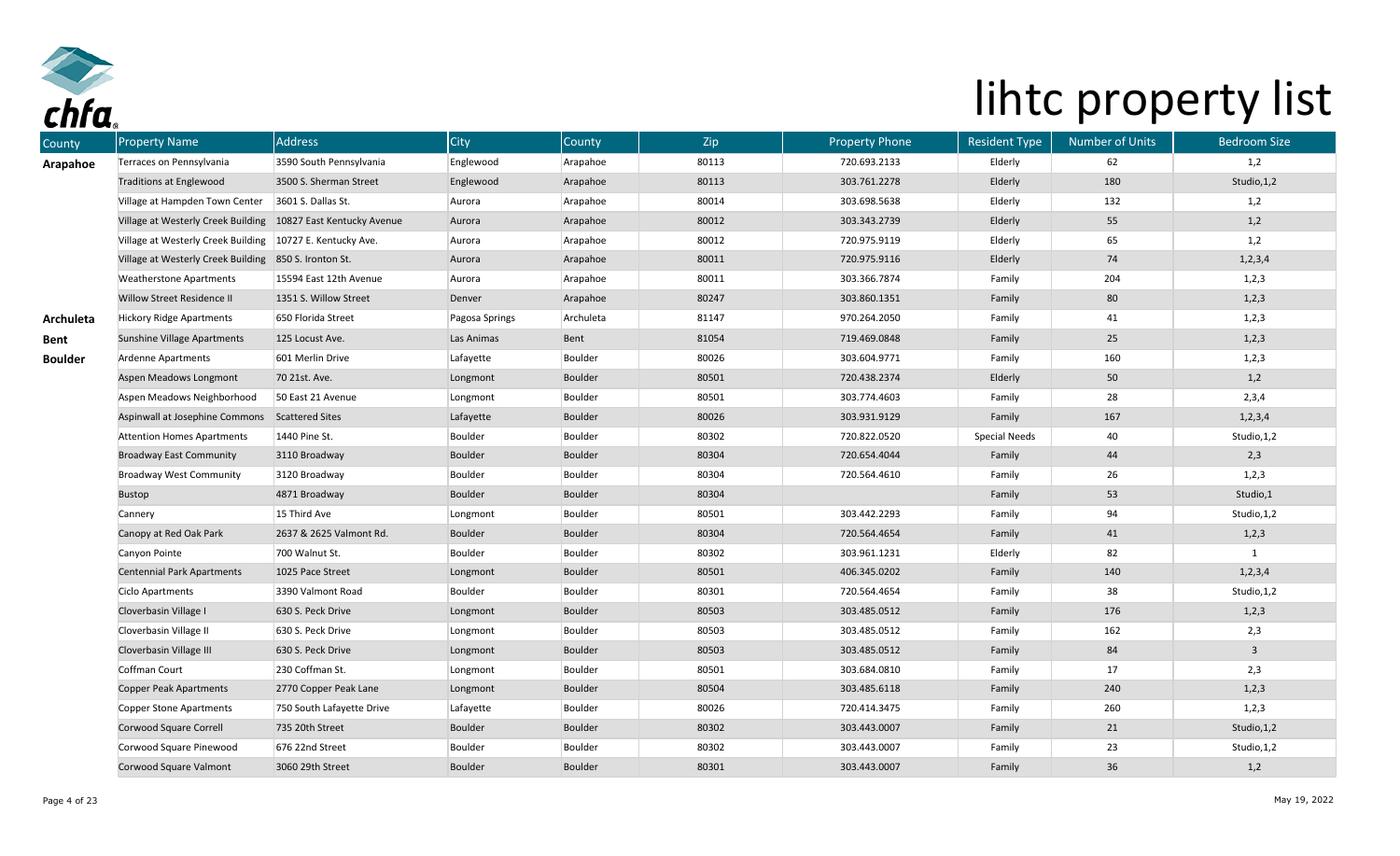

| <b>County</b>  | <b>Property Name</b>                                      | Address                           | <b>City</b> | County  | Zip   | <b>Property Phone</b> | <b>Resident Type</b> | <b>Number of Units</b> | <b>Bedroom Size</b> |
|----------------|-----------------------------------------------------------|-----------------------------------|-------------|---------|-------|-----------------------|----------------------|------------------------|---------------------|
| <b>Boulder</b> | Crisman Apartments                                        | 750 Crisman Drive                 | Longmont    | Boulder | 80501 | 303.426.4134          | Family               | 114                    | 1,2                 |
|                | <b>Diagonal Crossing</b>                                  | 3600 State Hwy 119                | Boulder     | Boulder | 80301 | 303.443.0007          | Family               | 105                    | 1,2,3               |
|                | Eagle Place                                               | 1364 Cimarron Drive               | Lafayette   | Boulder | 80026 | 303.554.5390          | Family               | 60                     | 2,3                 |
|                | <b>Eastglen Townhomes</b>                                 | 630 Lashley                       | Longmont    | Boulder | 80504 | 303.682.2943          | Family               | 102                    | 1,2,3               |
|                | <b>Fairways Apartments</b>                                | 5620 Arapahoe Avenue, Apt 212     | Boulder     | Boulder | 80303 | 303.442.2293          | Family               | 70                     | 1,2                 |
|                | <b>Fall River Apartments</b>                              | 321 Homestead Parkway             | Longmont    | Boulder | 80501 | 303.651.8736          | Elderly              | 60                     | 1,2                 |
|                | <b>Foothills Community</b>                                | 747-795 Cherry Avenue; 703-790    | Boulder     | Boulder | 80304 | 720.564.4610          | Family               | 74                     | 1,2,3               |
|                | <b>Glen Willow Apartments</b>                             | 303 Pearl St.                     | Boulder     | Boulder | 80302 | 303.961.1231          | Family               | 34                     | Studio, 1, 2, 3, 4  |
|                | Golden West Senior Communities                            | 1055 Adams Circle                 | Boulder     | Boulder | 80303 | 303.300.8826          | Elderly              | 307                    | Studio, 1, 2        |
|                | <b>Helios Station</b>                                     | 550 N. 111th St.                  | Lafayette   | Boulder | 80026 | 303.666.4348          | Family               | 30 <sub>o</sub>        | 2,3                 |
|                | High Mar                                                  | 4990 Moorhead Ave.                | Boulder     | Boulder | 80305 | 720.564.4642          | Elderly              | 59                     | 1,2                 |
|                | Holiday Neighborhood                                      | 4800 Broadway                     | Boulder     | Boulder | 80304 | 720.564.4616          | Family               | 49                     | 1,2,3               |
|                | Josephine Commons                                         | 455 S. Burlington Ave.            | Lafayette   | Boulder | 80026 | 720.564.2275          | Elderly              | 74                     | 1,2                 |
|                | <b>Kestrel Apartments</b>                                 | 245 N 96th Street                 | Louisville  | Boulder | 80027 | 720.326.1966          | Elderly              | 200                    | 1,2,3               |
|                | Kimbark Apartments                                        | 1200 Kimbark Street               | Longmont    | Boulder | 80501 | 303.651.9496          | Family               | 48                     | 2,3                 |
|                | Ledges on 29th                                            | 2850 29th Street                  | Boulder     | Boulder | 80301 | 303.443.0007          | Family               | 61                     | Studio, 1, 2        |
|                | Lee Hill                                                  | 1175 Lee Hill Drive               | Boulder     | Boulder | 80302 | 720.564.4654          | <b>Special Needs</b> | 31                     |                     |
|                | Lumine on 28th                                            | 2685 28th Street                  | Boulder     | Boulder | 80304 | 303.443.0007          | Family               | 69                     | 1,2,3               |
|                | Lydia Morgan                                              | 1450 Lincoln Ave.                 | Louisville  | Boulder | 80027 | 720.564.2275          | Elderly              | 30                     | 1                   |
|                | <b>Madison Woods</b>                                      | 2663 Mapleton                     | Boulder     | Boulder | 80304 | 720.564.4654          | Family               | 68                     | 1, 2, 3, 4          |
|                | <b>Montview Meadows</b>                                   | 1244 Hunter Court                 | Longmont    | Boulder | 80501 | 720.951.8058          | Family               | 27                     | 1,2                 |
|                | Mountain View Plaza                                       | 1350 Collyer Street               | Longmont    | Boulder | 80501 | 303.776.9103          | Elderly              | $80\,$                 | 1,2                 |
|                | Nest                                                      | Scattered Sites: 2995 Eagle Way & | Boulder     | Boulder | 80303 | 303.494.5462          | Family               | 239                    | Studio, 1, 2, 3     |
|                | Palo Park Community                                       | 4525 Palo Parkway                 | Boulder     | Boulder | 80301 | 720.564.4626          | Family               | 35                     | 1,2,3               |
|                | Parkside Apartments Longmont                              | 1209 Tulip Street                 | Longmont    | Boulder | 80501 | 303.651.0359          | Family               | 50                     | 2,3                 |
|                | Parkside Family Housing                                   | 5007-5095 Valmont Rd.             | Boulder     | Boulder | 80301 | 303.443.0007          | Family               | $34\,$                 | 2,3,4               |
|                | Project Renovate                                          | Various                           | Boulder     | Boulder | 80302 | 720.654.4044          | Elderly              | 279                    | Studio, 1, 2, 3, 4  |
|                | Quail Village Apartments                                  | 321 Quail Road                    | Longmont    | Boulder | 80501 | 404.797.9911          | Family               | 72                     | 2,3,4               |
|                | Red Oak Park                                              | 3025 Littleleaf Lane              | Boulder     | Boulder | 80304 | 720.564.4610          | Family               | 59                     | 2,3,4,5             |
|                | Renova V English Village                                  | 1348-1364 S Coffman St            | Longmont    | Boulder | 80501 | 303.443.0007          | Family               | 32                     | $\overline{2}$      |
|                | Renova V Parkville Apartments                             | 1050 16th Ave.                    | Longmont    | Boulder | 80501 | 303.443.0007          | Family               | 76                     | Studio, 1,2         |
|                | Renova V Terry Street Apartments 1917 & 1925 Terry Street |                                   | Longmont    | Boulder | 80501 | 303.443.0007          | Family               | $\mathbf{0}$           | 1,2                 |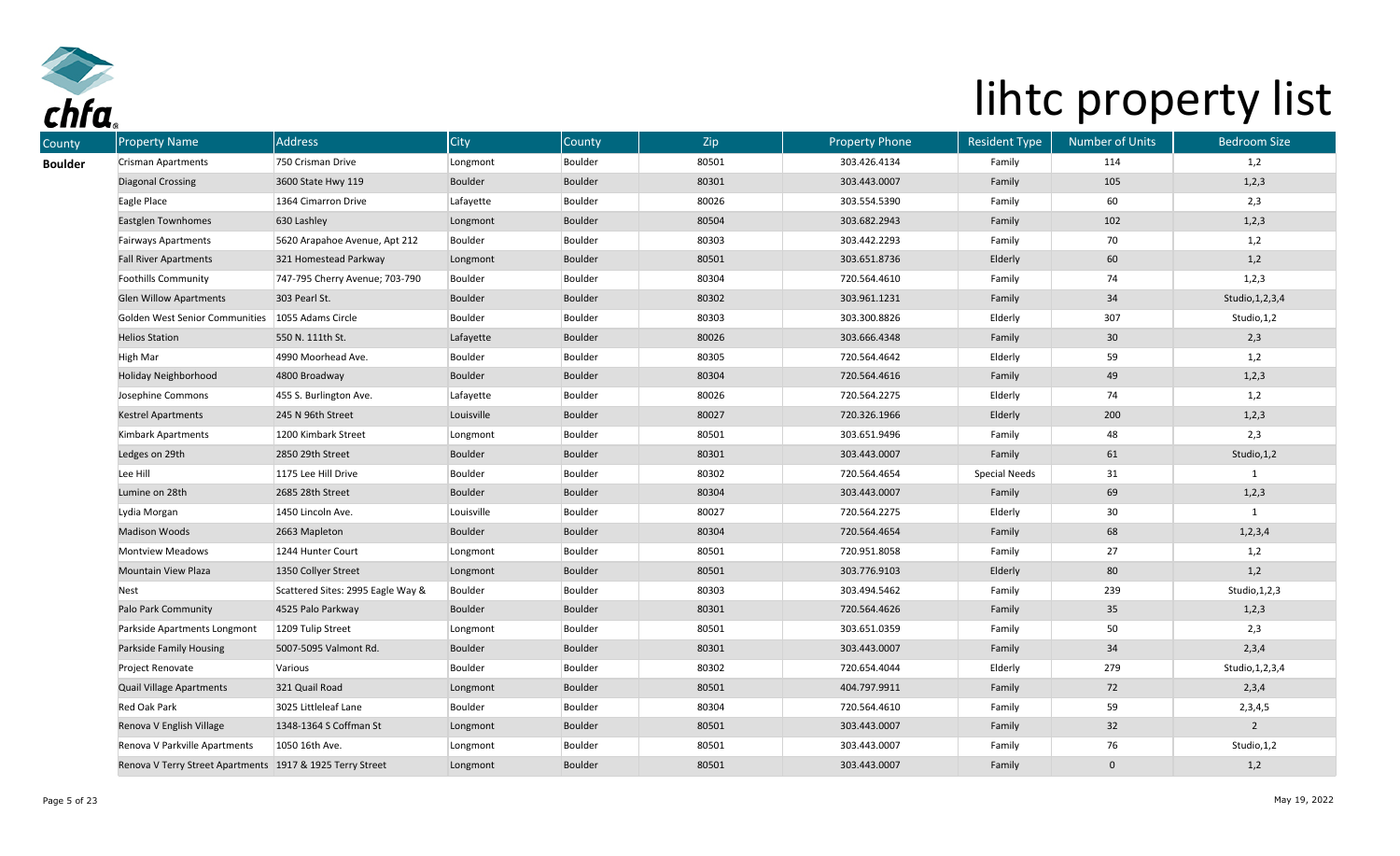

| County             | <b>Property Name</b>             | <b>Address</b>                    | <b>City</b>        | County      | Zip   | <b>Property Phone</b> | <b>Resident Type</b> | <b>Number of Units</b> | <b>Bedroom Size</b> |
|--------------------|----------------------------------|-----------------------------------|--------------------|-------------|-------|-----------------------|----------------------|------------------------|---------------------|
| <b>Boulder</b>     | San Juan del Centro Apartments   | 3100 34th Street                  | Boulder            | Boulder     | 80301 | 303.442.0230          | Family               | 150                    | 1, 2, 3, 4          |
|                    | <b>SPARK West</b>                | 3155 Bluff Street                 | <b>Boulder</b>     | Boulder     | 80301 | 303.443.0007          |                      | 45                     | 2,3                 |
|                    | <b>Spring Creek Apartments</b>   | 320 Homestead Parkway             | Longmont           | Boulder     | 80501 | 303.651.8736          | Elderly              | 60                     | 1,2                 |
|                    | <b>Suites Supportive Housing</b> | 2000 Sunset Way                   | Longmont           | Boulder     | 80501 | 303.774.7338          | <b>Special Needs</b> | 81                     | Studio, 1,2         |
|                    | Sunnyside Place                  | 401 East Street                   | Louisville         | Boulder     | 80027 | 720.564.2275          | Family               | 17                     | 2,3                 |
|                    | Uptown Broadway                  | 4565 14th St.                     | <b>Boulder</b>     | Boulder     | 80301 | 303.443.0007          | Family               | 32                     | 1,2                 |
|                    | View on 26th                     | 1853 26th Sreet.                  | Boulder            | Boulder     | 80302 | 303.974.4439          | Family               | 83                     | 1,2,3               |
|                    | Village Place at Longmont        | 600 Coffman Street                | Longmont           | Boulder     | 80501 | 303.678.5416          | Elderly              | 72                     | Studio, 1, 2        |
|                    | Vistoso Apartments               | 4500 Baseline                     | Boulder            | Boulder     | 80303 | 720.654.4044          | Family               | 15                     | $\overline{2}$      |
|                    | <b>Westview Community</b>        | 4600 Broadway                     | <b>Boulder</b>     | Boulder     | 80304 | 720.917.5192          | Family               | 34                     | 1,2,3               |
| <b>Broomfield</b>  | <b>Broomfield Greens</b>         | 12451 Sheridan Blvd               | Broomfield         | Broomfield  | 80020 | 303.465.6466          | Elderly              | 50                     | 1,2                 |
|                    | Maryel Manor                     | 12555 Sheridan                    | Broomfield         | Broomfield  | 80020 | 720.771.9380          | Elderly              | 50                     | $\mathbf{1}$        |
|                    | Town Centre Senior Apartments    | 999 East 1st Ave.                 | Broomfield         | Broomfield  | 80020 | 512.637.9289          | Elderly              | 88                     | 1,2                 |
|                    | <b>Village Square</b>            | 645 Alter St.                     | Broomfield         | Broomfield  | 80020 | 303.404.9102          | Family               | 108                    | 1,2,3               |
| <b>Chaffee</b>     | Collegiate Commons               | 609 E. Pine Street                | <b>Buena Vista</b> | Chaffee     | 81211 | 719.966.5334          | Family               | 48                     | 1,2,3               |
|                    | Deanza Vista II                  | 607-629 Poncha Avenue             | Poncha Springs     | Chaffee     | 81242 | 303.887.0986          | Family               | 8                      | 3,4                 |
|                    | DeAnza Vista Redevelopment       | 10001 Poncha Springs Lane         | Poncha Springs     | Chaffee     | 81242 | 303.887.0986          | Family               | 36                     | 1,2,3               |
|                    | <b>River Bend Apartments</b>     | 1500 Holman                       | Salida             | Chaffee     | 81201 | 719.539.1950          | Family               | 30 <sub>o</sub>        | 2,3                 |
|                    | Salida Apartments                | 530 Teller St.                    | Salida             | Chaffee     | 81201 | 719.382.8558          | Elderly              | 48                     | $\mathbf{1}$        |
|                    | <b>Sunrise Manor</b>             | 301 Alsina                        | <b>Buena Vista</b> | Chaffee     | 81211 | 719.395.2862          | Elderly              | 40                     | $\mathbf{1}$        |
| <b>Clear Creek</b> | <b>River Bend Residences</b>     | 2544 Colorado Blvd                | Idaho Springs      | Clear Creek | 80452 | 317.428.3862          | Family               | 47                     | 1,2                 |
| Conejos            | <b>Gomez Manor</b>               | 804 State St.                     | Antonito           | Conejos     | 81120 | 719.376.2388          | Family               | 16                     | 2,3                 |
|                    | Guadalupe Hacienda               | 404 W. 8th Ave.                   | Antonito           | Conejos     | 81120 | 719.376.2025          | Family               | 24                     | $\overline{2}$      |
| Custer             | Silvercliffs                     | 100-114 South Street; 101-115 1st | Silver Cliff       | Custer      | 81252 | 719.429.4988          | Family               | 16                     | 1,2,3               |
| Delta              | Alta Vista de la Montana         | 7108 Highway 50                   | Delta              | Delta       | 81416 | 970.874.6166          | Family               | 41                     | 3,4                 |
|                    | Creek Vista Seniors              | 446 Vista Drive                   | Paonia             | Delta       | 81428 | 970.765.6943          | Elderly              | $20\degree$            | 1,2                 |
|                    | Villas at the Bluff              | 14th and Bluff Street             | Delta              | Delta       | 81416 | 970.874.7266          | Family               | 48                     | 1,2,3               |
|                    | Villas at the Bluff II           | 501 E. 14th Street                | Delta              | Delta       | 81416 | 970.874.7266          | Family               | 32                     | 1,2,3               |
| <b>Denver</b>      | 12th and Elati Residences        | 420 West 12th Ave.                | Denver             | Denver      | 80203 | 303.825.2177          | Family               | 63                     | 1,2                 |
|                    | 1601 Colorado                    | 1601 Colorado Blvd                | Denver             | Denver      | 80220 | 303.371.1875          | Family               | 112                    | 1,2,3               |
|                    | 2033 Curtis Street               | 2033 Curtis St.                   | Denver             | Denver      | 80205 | 303.884.4140          | Family               | 15                     | Studio,1            |
|                    | A T Lewis Building               | 1543 Stout Street                 | Denver             | Denver      | 80202 |                       | Family               | 51                     | 1,2                 |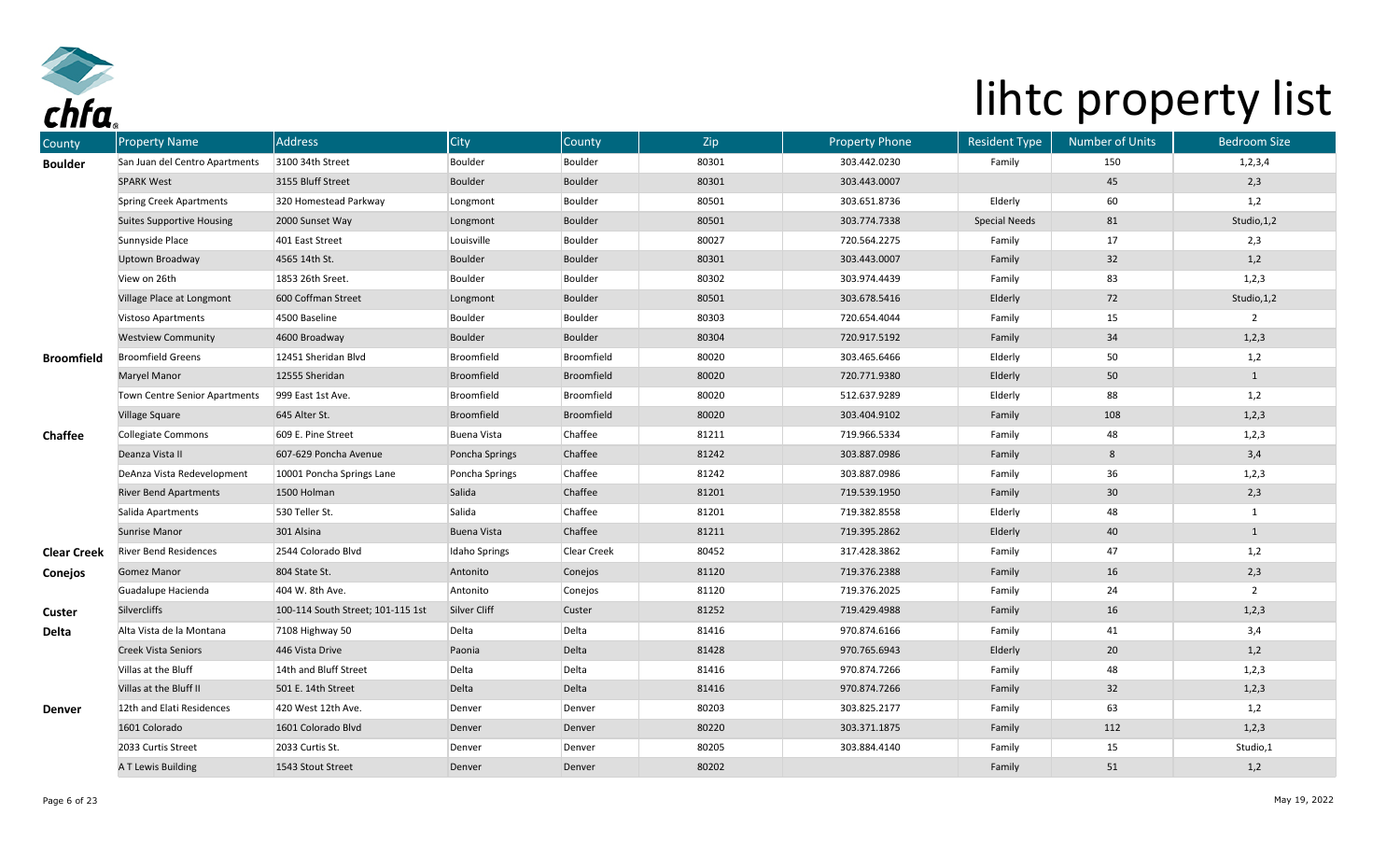

| <b>Property Name</b>                            | Address                     | <b>City</b> | County | Zip   | <b>Property Phone</b> | <b>Resident Type</b> | <b>Number of Units</b> | <b>Bedroom Size</b> |
|-------------------------------------------------|-----------------------------|-------------|--------|-------|-----------------------|----------------------|------------------------|---------------------|
| Argonaut and El Tovar Apartments 1505 Grant St. |                             | Denver      | Denver | 80203 | 303.861.1838          | Elderly              | 109                    | Studio,1            |
| Aria Apartments                                 | 2791 W. 52nd Avenue #1-103  | Denver      | Denver | 80221 | 303.433.3585          | Family               | 72                     | 1,2                 |
| <b>Aromor Apartments</b>                        | 1309 Grant Street           | Denver      | Denver | 80203 | 303.832.0478          | <b>Special Needs</b> | 66                     | Studio              |
| Ash Street Apartments                           | 1126 Ash Street             | Denver      | Denver | 80220 | 303.333.0505          | Family               | 112                    | 1,2,3               |
| <b>Ashley Union Station</b>                     | 1975 18th Street            | Denver      | Denver | 80202 | 720.575.1976          | Family               | 107                    | 1,2                 |
| <b>Austin Building</b>                          | 2400 E. Colfax Ave.         | Denver      | Denver | 80206 | 303.860.7885          | Family               | 18                     | Studio,1            |
| <b>Avery Apartments</b>                         | 2514 Champa Street          | Denver      | Denver | 80205 | 303.860.8404          | Family               | 23                     | Studio, 1, 2, 3     |
| <b>Avondale Apartments</b>                      | 3275 West 14th Ave.         | Denver      | Denver | 80204 | 303.860.7885          | Family               | 80                     | 1,2,3               |
| <b>Bainbridge Apartments</b>                    | 1765 Franklin St.           | Denver      | Denver | 80218 | 303.320.1989          | Family               | 16                     | 1,2                 |
| <b>Bank Lofts</b>                               | 817 17th Street             | Denver      | Denver | 80202 | 619.541.0226          | Family               | 117                    | 1,2                 |
| <b>Beldame Apartments</b>                       | 1904 Logan St.              | Denver      | Denver | 80218 | 303.320.1989          | Family               | 28                     | 1                   |
| <b>Benedict Park Place</b>                      | 2300 Court Place            | Denver      | Denver | 80205 | 303.860.7885          | Family               | 124                    | 1, 2, 3, 4          |
| Benedict Park Place 3B                          | 305 West Park Avenue        | Denver      | Denver | 80205 | 303.860.7885          | Family               | 91                     | 1,2,3               |
| <b>Benedict Park Place 4B</b>                   | 2215 Court Street           | Denver      | Denver | 80205 | 303.486.7106          | Family               | 89                     | 1, 2, 3             |
| Benedict Park Place 5B                          | 290 Park Avenue West        | Denver      | Denver | 80205 | 303.297.1019          | Family               | 89                     | 1,2,3               |
| <b>Blake Street Apartments</b>                  | 2632 Blake Street           | Denver      | Denver | 80205 | 775.722.8348          | Family               | 94                     | Studio, 1,2         |
| <b>Blue Spruce Townhomes</b>                    | 7300 East Severn Place      | Denver      | Denver | 80231 | 303.363.1042          | Family               | 92                     | 2,3,4               |
| <b>Bluff Lake Apartment Homes</b>               | 3100-3180 Hanover           | Denver      | Denver | 80238 | 303.800.9404          | Family               | 92                     | 1,2,3               |
| <b>Boston Lofts</b>                             | 828 17th Street             | Denver      | Denver | 80202 | 619.541.0226          | Family               | 158                    | 1,2                 |
| <b>Boulevard One Residences</b>                 | 6756 Archer Place           | Denver      | Denver | 80230 | 720.923.6928          | Family               | 72                     | 1, 2, 3, 5          |
| Broadway Junction                               | 1165 South Broadway         | Denver      | Denver | 80210 | 720.639.7603          | Family               | 60                     | 1,2                 |
| <b>Broadway Plaza Lofts</b>                     | 2330 Broadway Street        | Denver      | Denver | 80205 | 303.298.1329          | Family               | 223                    | Studio, 1,2         |
| <b>Broadway Residences</b>                      | 1135 Broadway               | Denver      | Denver | 80203 | 303.825.2177          | Family               | 96                     | 1,2                 |
| Brunetti Lofts                                  | 1316 26th Street            | Denver      | Denver | 80205 | 303.871.0804          | Family               | 23                     | 1,2,3               |
| <b>Buerger Brothers Lofts</b>                   | 1742 Champa                 | Denver      | Denver | 80202 | 303.299.0201          | Family               | 31                     | 1,2                 |
| <b>Burlington Hotel Apartments</b>              | 2201 Larimer St             | Denver      | Denver | 80205 | 303.333.3773          | Family               | 38                     | Studio, 1, 2        |
| Capitol Hill Apartments                         | 701 E. 14th Ave.            | Denver      | Denver | 80203 | 720.343.8464          | Family               | 121                    | Studio, 1, 2, 3     |
| Casa de Rosal                                   | 735 Vrain Street            | Denver      | Denver | 80204 | 720.264.3352          | Elderly              | 55                     | 1,2                 |
| Casa Dorada                                     | 4600 West 9th Avenue        | Denver      | Denver | 80204 | 303.573.0140          | Family               | 72                     | 1,2                 |
| Casa Loma                                       | 3800 Alcott Street          | Denver      | Denver | 80211 | 720.946.6053          | Elderly              | 87                     | $\mathbf{1}$        |
| <b>CCH Lincoln</b>                              | 2050 & 2054 Glenarm, 35 CE  | Denver      | Denver | 80205 | 303.355.9196          | Family               | $\overline{7}$         | 3,4                 |
| Central Park at Stapleton                       | 2506 Central Park Boulevard | Denver      | Denver | 80220 | 303.860.7885          | Family               | 18                     | 2,3                 |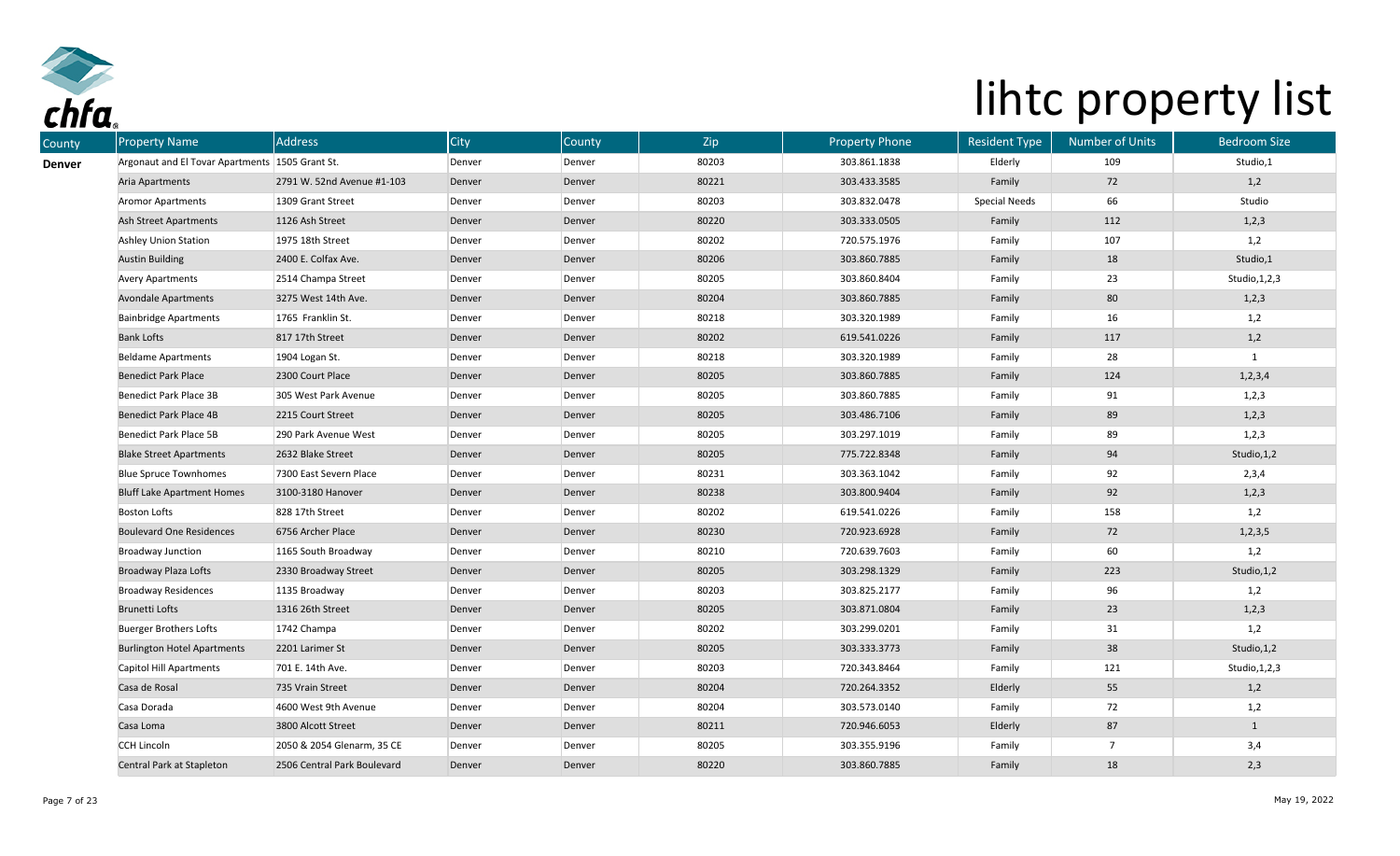

| <b>Property Name</b><br>County |                                                    | Address                  | <b>City</b> | County | Zip   | <b>Property Phone</b> | <b>Resident Type</b> | <b>Number of Units</b> | <b>Bedroom Size</b> |
|--------------------------------|----------------------------------------------------|--------------------------|-------------|--------|-------|-----------------------|----------------------|------------------------|---------------------|
| <b>Denver</b>                  | Chaffee Park Senior Residences                     | 4580 Tejon Street        | Denver      | Denver | 80211 | 303.292.4344          | Elderly              | 62                     | 1,2                 |
| <b>Chamber Building</b>        |                                                    | 1726 Champa Street       | Denver      | Denver | 80202 | 303.299.0201          | Family               | 39                     | 1,2                 |
| Chesney Kleinjohn              |                                                    | 1005 Washington Street   | Denver      | Denver | 80203 | 901.435.7857          | Family               | 17                     | 1,2                 |
| <b>City Park Residences</b>    |                                                    | 1830 Gaylord Street      | Denver      | Denver | 80206 | 303.377.9666          | Family               | 42                     | 1,2                 |
| <b>Clare Gardens</b>           |                                                    | 2800-T Osceola St.       | Denver      | Denver | 80212 | 303.433.6268          | Family               | 128                    | 3,4                 |
| <b>Clay Street Residences</b>  |                                                    | 2718 W. 28th Avenue      | Denver      | Denver | 80211 | 303.433.4073          | Family               | 55                     | 1,2                 |
| Clocktower Lofts               |                                                    | 2500 Broadway            | Denver      | Denver | 80205 | 720.354.4105          | Family               | 37                     | 1,2                 |
| Clyburn at Stapleton           |                                                    | 7401 East 26th Avenue    | Denver      | Denver | 80238 | 901.435.7816          | Elderly              | 100                    | 1,2                 |
| Colburn                        |                                                    | 980 Grant St.            | Denver      | Denver | 80203 | 720.583.0279          | Family               | 92                     | Studio,1            |
| <b>Congress Park Commons</b>   |                                                    | 1401 Josephine           | Denver      | Denver | 80206 | 303.333.9357          | Elderly              | 32                     | Studio,1            |
| Cornerstone Residences         |                                                    | 1001 Park Avenue West    | Denver      | Denver | 80205 | 303.356.0735          | <b>Special Needs</b> | 51                     | Studio, 1,2         |
|                                | <b>Cottage Hill Senior Apartments</b>              | 3755 Tennyson Street     | Denver      | Denver | 80212 | 303.561.0600          | Elderly              | 61                     | Studio, 1, 2        |
| Courthouse Square              |                                                    | 901 W 14th Ave           | Denver      | Denver | 80204 | 303.825.1104          | Elderly              | 171                    | 1,2                 |
| <b>Courtyard Commons</b>       |                                                    | 1122 N Pearl Street      | Denver      | Denver | 80203 | 303.242.4907          | Family               | 34                     | 1,2                 |
|                                | Dahlia Square Senior Apartments 3421 Elm Street    |                          | Denver      | Denver | 80207 | 303.337.2023          | Elderly              | 88                     | 1,2                 |
|                                | Dahlia Square Senior Apartments II 3421 Elm Street |                          | Denver      | Denver | 80207 | 303.991.0606          | Elderly              | 40                     | 1,2                 |
| Daves Place                    |                                                    | 1365 Josephine St.       | Denver      | Denver | 80206 | 303.860.7885          | Family               | 15                     | Studio              |
| Del Corazon                    |                                                    | 4351 Morrison Road       | Denver      | Denver | 80219 | 303.935.2996          | Family               | 197                    | 1,2,3               |
| Denver Dry Goods               |                                                    | 1565 California Street   | Denver      | Denver | 80202 | 303.446.0648          | Family               | 51                     | 1,2                 |
| <b>Denver Gardens</b>          |                                                    | 6801 E. Mississippi Ave. | Denver      | Denver | 80224 | 303.388.5213          | Elderly              | 100                    | $\mathbf{1}$        |
| Denver Metro Village           |                                                    | 1523 Quitman St.         | Denver      | Denver | 80204 | 303.572.7716          | Elderly              | 80                     | Studio,1            |
| Diamond at Prospect            |                                                    | 3001 Fox Street          | Denver      | Denver | 80202 | 303.295.3001          | Family               | 140                    | 1,2,3               |
| Downing Square                 |                                                    | 3280 Downing St.         | Denver      | Denver | 80205 | 303.506.0958          | Elderly              | 50                     | 1,2                 |
| <b>Drehmoor Apartments</b>     |                                                    | 215 E. 19th Ave.         | Denver      | Denver | 80203 | 303.863.9175          | Elderly              | 75                     |                     |
| <b>East Range Crossings</b>    |                                                    | 5810 Argonne Street      | Denver      | Denver | 80249 | 763.762.4752          | Family               | 252                    | 1,2,3               |
| <b>Evans Station Lofts</b>     |                                                    | 2140 S. Delaware St.     | Denver      | Denver | 80223 | 303.733.2182          | Family               | 50                     | 1,2                 |
| Forum Apartments 2021          |                                                    | 250 W. 14th Ave.         | Denver      | Denver | 80204 | 303.312.9867          | Family               | $\overline{0}$         | Studio              |
| Fourth Quarter                 |                                                    | 3150 Downing St          | Denver      | Denver | 80205 | 303.433.4073          | Family               | 36                     | Studio, 1, 2        |
| <b>GAO Homes</b>               |                                                    | 1409-71 Julian St.       | Denver      | Denver | 80204 | 303.860.7885          | Family               | 44                     | Studio, 1, 2, 3     |
|                                | Garden Court at Yale Station                       | 5155 East Yale Circle    | Denver      | Denver | 80222 | 303.759.5913          | Family               | 66                     | 1,2,3               |
| Globeville Townhomes I         |                                                    | 351 E. 51st Street       | Denver      | Denver | 80216 | 720.932.3097          | Family               | 41                     | 2,3                 |
| Globeville Townhomes II        |                                                    | 5172 Grant Street        | Denver      | Denver | 80216 | 720.946.6032          | Family               | 21                     | 2,3                 |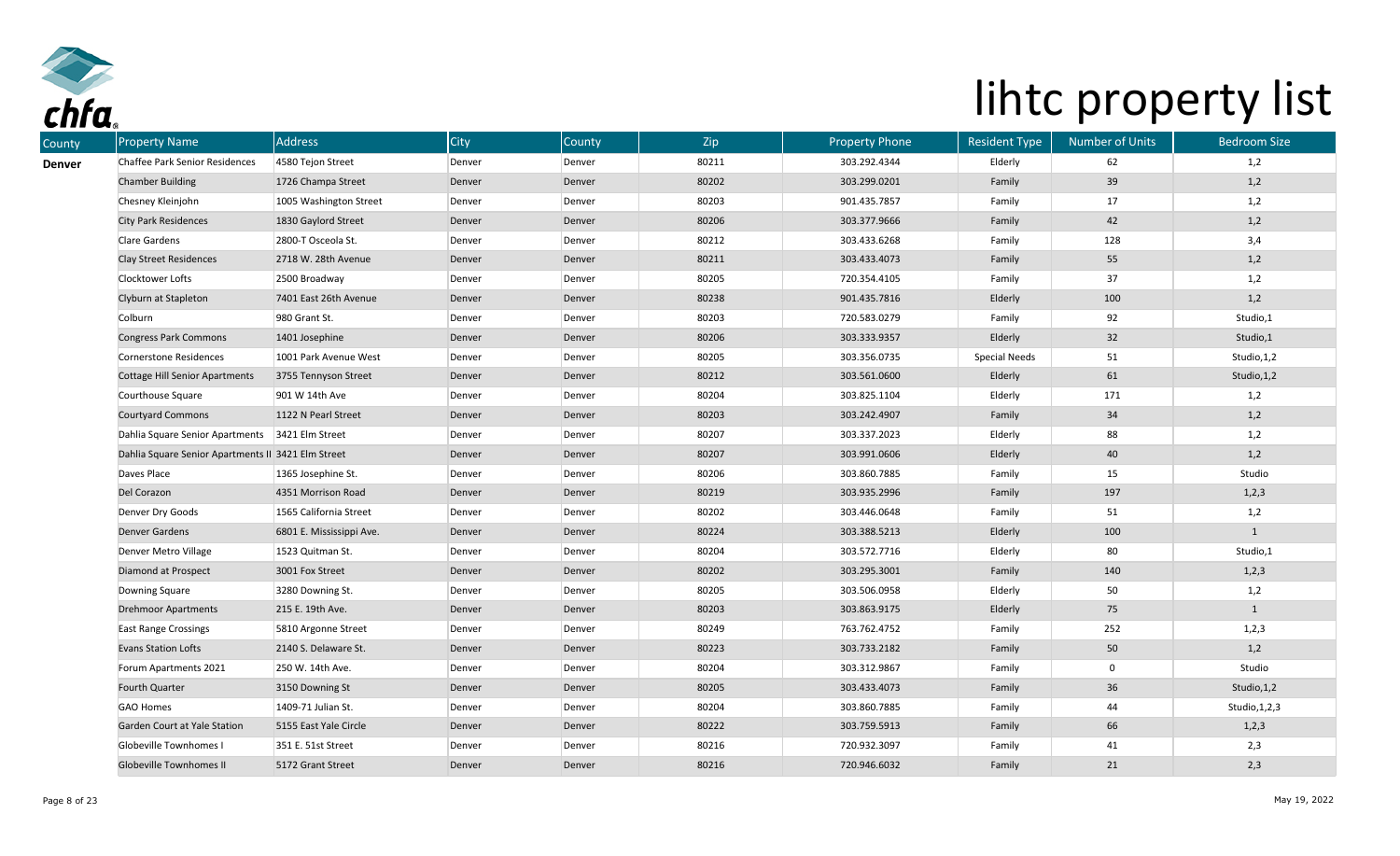

| <b>Property Name</b>                               | <b>Address</b>                        | <b>City</b> | County | Zip   | <b>Property Phone</b> | <b>Resident Type</b> | <b>Number of Units</b> | <b>Bedroom Size</b> |
|----------------------------------------------------|---------------------------------------|-------------|--------|-------|-----------------------|----------------------|------------------------|---------------------|
| Goldsmith Village                                  | 4343 South Syracuse Street            | Denver      | Denver | 80237 | 720.943.6054          | Family               | 135                    | Studio, 1, 2, 3, 4  |
| <b>Grace Apartments</b>                            | 8888 East 13th Ave                    | Denver      | Denver | 80220 | 303.399.3979          | Family               | 53                     | 1, 2, 3, 4          |
| <b>Grand Lowry Lofts</b>                           | 200 Rampart Way, Suite 100            | Denver      | Denver | 80230 | 720.858.0800          | Family               | 261                    | 1,2                 |
| Halcyon House                                      | 1955 Arapahoe St                      | Denver      | Denver | 80202 | 303.296.1780          | Elderly              | 197                    | 1,2                 |
| <b>Hazel Court Apartments</b>                      | 3185 W. Nevada Pl. #104               | Denver      | Denver | 80219 | 720.272.0477          | Family               | 17                     | 2,3                 |
| <b>Hidden Brook Apartments</b>                     | 1313 Xenia Street                     | Denver      | Denver | 80220 | 303.355.2575          | Family               | 130                    | Studio, 1, 2        |
| <b>Highland Square Denver</b>                      | 8555 E. Evans Ave.                    | Denver      | Denver | 80231 | 303.695.9306          | Family               | 76                     | 1,2,3               |
| <b>Hilltop Apartments</b>                          | 1554 Logan Street & 1705-23 Franklin  | Denver      | Denver | 80203 | 720.343.8464          | Family               | 77                     | 1, 2, 3             |
| <b>Hirschfeld Towers</b>                           | 333 W. Ellsworth Ave.                 | Denver      | Denver | 80223 | 720.946.6015          | Elderly              | 209                    | Studio, 1,2         |
| Jefferson Square Apartments                        | 8600 E. Jefferson Ave.                | Denver      | Denver | 80237 | 303.283.4119          | Family               | 64                     | 2,3                 |
| Juan Diego Apartments                              | 2447 West Dunkeld Place               | Denver      | Denver | 80211 | 501.762.2048          | <b>Special Needs</b> | 17                     | Studio,1            |
| Juanita Nolasco Residences                         | 4550 W. 9th Avenue                    | Denver      | Denver | 80204 | 216.393.8018          | Elderly              | 188                    | Studio, 1,2         |
| Kentucky Circle Village                            | 4901 Kentucky Circle                  | Denver      | Denver | 80246 |                       | Elderly              | 172                    | Studio, 1,2         |
| <b>Liggins Tower</b>                               | 5150 East 34th Avenue                 | Denver      | Denver | 80207 | 901.435.7816          | Elderly              | 74                     | Studio,1            |
| Lincoln Terrace Denver                             | 25 E. 5th Avenue                      | Denver      | Denver | 80203 | 206.628.8023          | Family               | 75                     | 1,2                 |
| Los Altos de Alameda                               | 5100 W. Alameda                       | Denver      | Denver | 80219 | 303.936.3330          | Family               | 50                     | 1, 2, 3             |
| Mariposa Phase IV                                  | 989 N. Navajo Street                  | Denver      | Denver | 80204 | 303.860.7885          | Family               | 77                     | 1,2,3               |
| Mariposa Phase VI                                  | 1090 N. Osage Street                  | Denver      | Denver | 80204 | 303.860.7885          | Family               | 94                     | 1, 2, 3, 4          |
| Mariposa Phase VII                                 | 1040 Osage Street                     | Denver      | Denver | 80204 | 303.523.7883          | Elderly              | 45                     | 1,2                 |
| Mariposa Phase VIII                                | 1041 N Navajo St                      | Denver      | Denver | 80204 | 303.523.7883          | Family               | 21                     | 3,4,5               |
| Mariposa Redevelopment Phase II                    | 10th and Navajo                       | Denver      | Denver | 80204 | 303.523.7883          | Family               | 93                     | 1, 2, 3, 4          |
| Mariposa Redevelopment Phase III 1295 W. 10th Ave. |                                       | Denver      | Denver | 80204 | 303.860.7885          | Family               | 87                     | 1,2,3,4,5           |
| Martinez Park and Nettie Moore                     | 4555 West 8th Ave./1255 Vrain St.     | Denver      | Denver | 80204 | 303.573.0140          | Family               | 47                     | 1,3,4               |
| <b>Marycrest Apartments</b>                        | 2777 W. Parkside Place                | Denver      | Denver | 80221 | 303.443.3585          | Family               | 65                     | 1,2                 |
| Meadows at Montbello                               | 4325 S Carson St.                     | Denver      | Denver | 80239 | 720.264.3352          | Elderly              | 86                     | 1,2                 |
| Mercantile Square                                  | 1590 Wynkoop                          | Denver      | Denver | 80202 | 303.629.6372          | Family               | 94                     | Studio, 1, 2, 3     |
| Moline at Stapleton Apartments                     | 11650 E. Martin Luther King Jr. Blvd. | Denver      | Denver | 80329 | 303.955.1309          | Family               | 180                    | 1,2,3               |
| Mount Loretto                                      | 3101 South Federal Blvd.              | Denver      | Denver | 80236 | 720.639.7656          | Family               | 70                     | 1, 2, 3, 4          |
| Mountain View Tower and Eliot                      | 1212-22 S. Federal Blvd.              | Denver      | Denver | 80219 | 303.945.6270          | Elderly              | 254                    | contact property    |
| <b>Mulroy Apartments</b>                           | 3550 W. 13th Avenue                   | Denver      | Denver | 80204 | 303.945.6270          | Elderly              | 50                     | Studio,1            |
| New Lafayette                                      | 3351 Lafayette St.                    | Denver      | Denver | 80205 | 303.242.8980          | Family               | 11                     | 2,3                 |
| Northfield at Stapleton                            | 4900 N. Trenton Street                | Denver      | Denver | 80238 | 303.477.4394          | Family               | 84                     | 1,2,3               |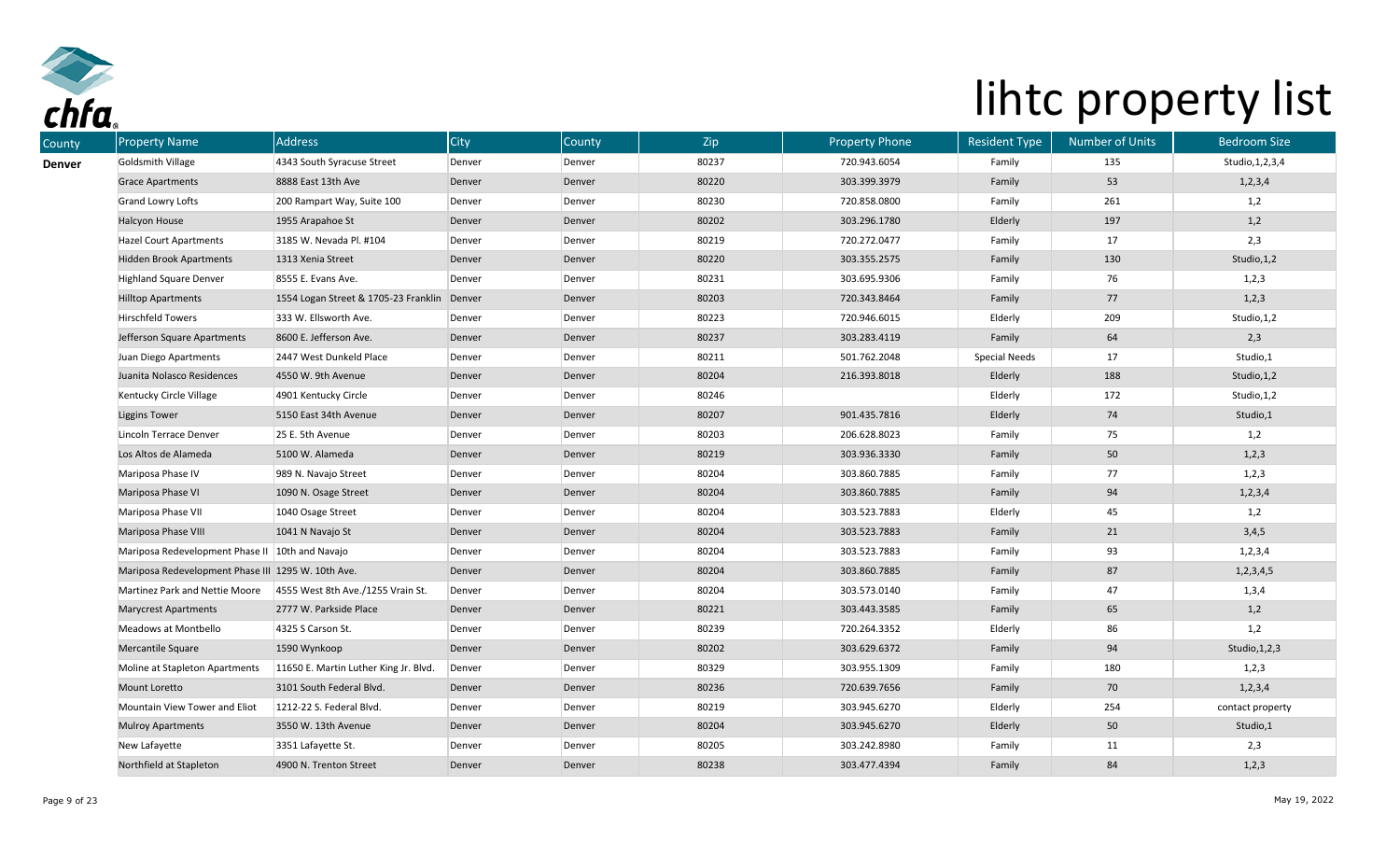

| County        | <b>Property Name</b>                         | Address                           | <b>City</b> | County | Zip   | <b>Property Phone</b> | <b>Resident Type</b> | <b>Number of Units</b> | <b>Bedroom Size</b> |
|---------------|----------------------------------------------|-----------------------------------|-------------|--------|-------|-----------------------|----------------------|------------------------|---------------------|
| <b>Denver</b> | <b>Odyssey Apartments</b>                    | 4725 High Street                  | Denver      | Denver | 80216 | 303.860.7885          | Family               | 36                     | 1,2                 |
|               | Off Broadway Lofts                           | 2135 Stout Street                 | Denver      | Denver | 80205 | 303.298.8148          | Family               | 81                     | Studio, 1, 2, 3     |
|               | Olin Hotel                                   | 1420 Logan St.                    | Denver      | Denver | 80203 | 303.595.4464          | Elderly              | 112                    | Studio,1            |
|               | <b>Olive Tree Apartments</b>                 | 2550-2560 Ogden Street            | Denver      | Denver | 80205 | 303.242.8980          | Family               | 22                     | 2,3,4               |
|               | Osito Ridge Apartments                       | 5855 West Hampden Avenue          | Denver      | Denver | 80227 | 303.987.7100          | Family               | 114                    | 1,2,3               |
|               | Palacio Inca Apartments                      | 850 Inca Street                   | Denver      | Denver | 80204 | 303.941.3829          | Family               | 12                     | 2,3                 |
|               | Paloma Villa I                               | 4200 Morrison Road                | Denver      | Denver | 80219 | 303.987.7789          | Family               | 44                     | 2,3                 |
|               | Paloma Villa II                              | 3901 Morrison Road                | Denver      | Denver | 80219 | 303.987.7787          | Family               | 36                     | 1,2,3               |
|               | Paloma Villa III                             | 4225 Morrison Road                | Denver      | Denver | 80219 | 303.987.7820          | Family               | 50                     | 1,2,3               |
|               | Park Avenue West Apartments                  | 833 Park Avenue West              | Denver      | Denver | 80205 | 303.312.8000          | Family               | 122                    | 1,2                 |
|               | Park Hill Station                            | 4055 Albion St.                   | Denver      | Denver | 80216 | 720.708.4065          | Family               | 156                    | 1,2,3               |
|               | Parkside Apartments Denver                   | 7780 E. 23rd                      | Denver      | Denver | 80238 | 303.355.5444          | Family               | 68                     | 1,2,3               |
|               | Phoenix on the Fax                           | 7171 E. Colfax Ave.               | Denver      | Denver | 80220 | 303.322.4540          | Family               | 50                     | 1,2,3               |
|               | Platte Valley Home                           | 3058 Champa St./3401 Arapahoe St. | Denver      | Denver | 80205 | 303.945.6270          | Family               | 100                    | 1,2,3               |
|               | Point Apartments                             | 2550 Washington St.               | Denver      | Denver | 80205 | 303.830.1223          | Family               | 35                     | 1,2,3               |
|               | Quayle                                       | 49 W. 1st Ave.                    | Denver      | Denver | 80223 | 720.774.6101          | Family               | 102                    | Studio,1            |
|               | Redstone Ranch I                             | 4775 Argonne Street               | Denver      | Denver | 80249 | 303.373.4900          | Family               | 140                    | 1,2,3               |
|               | Redstone Ranch III                           | 4775 Argonne Street               | Denver      | Denver | 80249 | 303.373.4900          | Family               | 140                    | 1,2,3               |
|               | Renaissance at Civic Center                  | 25 East 16th Avenue               | Denver      | Denver | 80202 | 303.764.2100          | Family               | 216                    | Studio,1            |
|               | Renaissance at Lowry                         | 550 Alton Way                     | Denver      | Denver | 80230 | 303.297.4054          | Family               | 120                    | 2,3,4               |
|               | Renaissance at North Colorado                | 3999 Colorado Blvd.               | Denver      | Denver | 80205 | 303.312.9867          | Family               | 75                     | Studio, 1, 2, 3     |
|               | Renaissance at North Colorado                | 3999 Colorado Blvd.               | Denver      | Denver | 80205 | 303.312.9867          | Family               | 28                     | 1,2,3               |
|               | Renaissance at Xenia Village                 | 1420 Xenia Street                 | Denver      | Denver | 80220 | 303.355.9196          | Family               | 77                     | Studio, 1,2         |
|               | Renaissance Downtown Lofts                   | 2075 Broadway                     | Denver      | Denver | 80205 | 303.312.9904          | Family               | 67                     | 1,2                 |
|               | Renaissance Downtown Lofts PAB 2075 Broadway |                                   | Denver      | Denver | 80202 | 303.312.9904          | <b>Special Needs</b> | 34                     | 1,2                 |
|               | Renaissance Riverfront Lofts                 | 3400 Park Avenue West             | Denver      | Denver | 80216 | 303.297.4001          | Family               | 100                    | 1,2                 |
|               | Renaissance Stout Street Lofts               | 2180 Stout Street                 | Denver      | Denver | 80205 | 303.312.9767          | Family               | 78                     | 1,2                 |
|               | Renaissance Uptown Lofts                     | 1509 Pearl Street                 | Denver      | Denver | 80203 | 303.312.9836          | Family               | 98                     | Studio, 1, 2        |
|               | Renaissance West End Flats                   | 1490 Zenobia St.                  | Denver      | Denver | 80204 | 303.312.9744          | Family               | 101                    | Studio, 1,2         |
|               | Residences at Capitol Heights                | 1350 Grant Street                 | Denver      | Denver | 80203 | 303.830.1350          | Family               | 145                    | Studio, 1, 2        |
|               | Residences at Franklin Park                  | 1535 Franklin Street              | Denver      | Denver | 80218 | 303.832.4859          | Elderly              | 92                     | Studio,1            |
|               | Residences at University Hills               | 2775 S. Brook Drive               | Denver      | Denver | 80222 | 720.428.8869          | Elderly              | 101                    | 1,2                 |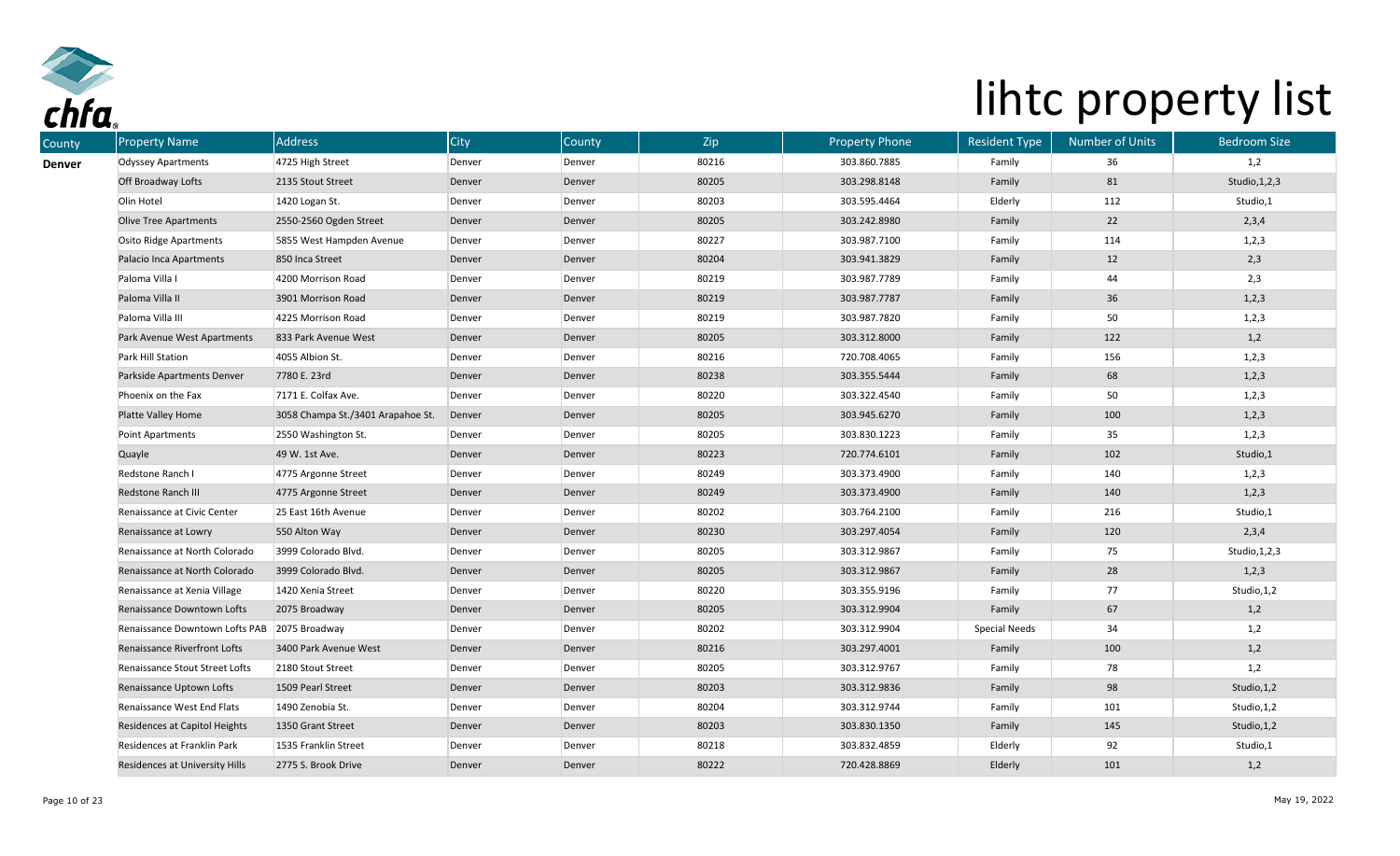

| County | <b>Property Name</b>              | <b>Address</b>            | <b>City</b> | County | Zip   | <b>Property Phone</b> | <b>Resident Type</b> | <b>Number of Units</b> | <b>Bedroom Size</b> |
|--------|-----------------------------------|---------------------------|-------------|--------|-------|-----------------------|----------------------|------------------------|---------------------|
| Denver | Rio de Esperanza                  | 1400 W. Louisiana Ave.    | Denver      | Denver | 80223 | 303.934.2268          | Family               | 10                     | 2,3                 |
|        | Rio Grande                        | 1531 Stout St., Ste. 100  | Denver      | Denver | 80202 | 720.259.1604          | Family               | 69                     | 1,2                 |
|        | Ruby Hill Residences              | 1144 S. Pecos St.         | Denver      | Denver | 80223 | 720.668.8792          | Family               | 114                    | 1,2                 |
|        | Sable Ridge Apartments            | 4203 Chambers Rd.         | Denver      | Denver | 80239 | 949.269.4729          | Elderly              | 60                     | 1,2                 |
|        | Sable Ridge Residences            | 15255 E. 40th Avenue      | Denver      | Denver | 80239 | 303.375.0100          | Elderly              | 61                     | 1,2                 |
|        | Saint Francis Apartments at       | 1450 N. Washington Street | Denver      | Denver | 80203 | 303.832.2456          | <b>Special Needs</b> | 50                     | $\mathbf{1}$        |
|        | Sanderson Apartments              | 1601 S. Federal Blvd.     | Denver      | Denver | 80219 | 303.284.1259          | <b>Special Needs</b> | 60                     | $\mathbf{1}$        |
|        | <b>Sheridan Station West</b>      | 5330 W 11th Ave           | Denver      | Denver | 80204 | 303.284.1259          | Family               | 133                    | 1,2,3               |
|        | <b>Shorter Arms</b>               | 2202 Downing Street       | Denver      | Denver | 80205 | 216.427.1870          | Family               | 43                     | Studio, 1, 2, 3     |
|        | <b>Shoshone Senior Residences</b> | 4584 N. Shoshone Street   | Denver      | Denver | 80211 | 720.398.6647          | Elderly              | 34                     | 1,2                 |
|        | Sienna on Sloans Lake             | 4001 W 16th Ave.          | Denver      | Denver | 80204 | 720.728.8669          | Family               | 49                     | Studio, 1,2         |
|        | SloHi Flats                       | 2900 Sheridan Blvd.       | Denver      | Denver | 80214 | 303.860.7885          | Family               | 45                     | 1,2                 |
|        | South Lowell Apartments           | 4725 S. Lowell            | Denver      | Denver | 80123 | 720.946.6093          | Family               | 96                     | 1,2,3               |
|        | South Oneida Club Apartments      | 1010 S. Oneida St.        | Denver      | Denver | 80224 | 303.377.7973          | Family               | 112                    | 1,2,3               |
|        | Studebaker Building               | 1510 Blake Street         | Denver      | Denver | 80202 | 303.945.6270          | Family               | 33                     | Studio, 1,2         |
|        | <b>Sunset Park Apartments</b>     | 1865 Larimer Street       | Denver      | Denver | 80202 | 303.295.1876          | Elderly              | 242                    | Studio,1            |
|        | <b>Sunset Towers</b>              | 1925 Larimer Street       | Denver      | Denver | 80202 | 303.295.1874          | Elderly              | 100                    |                     |
|        | Syracuse Plaza                    | 4333 S. Syracuse St.      | Denver      | Denver | 80237 | 720.932.3139          | Family               | 100                    | contact property    |
|        | Tallmadge and Boyer Block         | 2926 Zuni Street          | Denver      | Denver | 80211 | 870.510.6769          | Family               | 28                     | Studio, 1, 2, 3     |
|        | Tammen Hall Apartments            | 1010 E 19th Ave           | Denver      | Denver | 80218 | 303.963.5046          | Elderly              | 49                     | 1,2                 |
|        | Tapiz at Mariposa                 | 1099 Osage Street         | Denver      | Denver | 80204 | 720.946.6099          | Elderly              | 100                    | 1,2                 |
|        | Terraza del Sol                   | 355 S. Grove Street       | Denver      | Denver | 80219 | 720.583.0279          | Family               | 42                     | 1,2,3               |
|        | Thomas Bean Towers                | 2350 Cleveland Place      | Denver      | Denver | 80205 | 720.932.3139          | Elderly              | 189                    | $\mathbf{1}$        |
|        | <b>Townview Mutual</b>            | 1699 Hooker Street        | Denver      | Denver | 80204 | 303.825.4600          | Family               | 122                    | 1,2,3               |
|        | Trocadero at Highlands Garden     | 4705 West 37th Avenue     | Denver      | Denver | 80212 | 303.561.0600          | Family               | 74                     | 1,2                 |
|        | <b>University Station</b>         | 1881 E. Buchtel Blvd.     | Denver      | Denver | 80210 | 970.571.5124          | Elderly              | 60                     | 1,2                 |
|        | Vallejo Terrace Apartments        | 3054 Vallejo              | Denver      | Denver | 80211 | 303.860.7885          | Family               | 15                     | Studio,1            |
|        | <b>Veterans Apartments</b>        | 2635 Federal Blvd.        | Denver      | Denver | 80211 | 870.510.6769          | Family               | 27                     | 1, 2, 3             |
|        | Vida at Sloans 4                  | 4057 W. Colfax Ave.       | Denver      | Denver | 80202 | 720.946.6025          | Elderly              | 112                    | 1,2                 |
|        | Villa de Barela Residential       | 901 S. Santa Fe Dr.       | Denver      | Denver | 80204 | 720.531.4108          | Family               | 38                     | 1,2,3               |
|        | Villages at Curtis Park I         | 2855 Arapahoe             | Denver      | Denver | 80205 | 303.298.9400          | Family               | 155                    | 1,2,3               |
|        | Villages at Curtis Park II        | 3101-3201 Arapahoe Street | Denver      | Denver | 80205 | 303.298.9400          | Family               | 125                    | 1,2,3               |
|        |                                   |                           |             |        |       |                       |                      |                        |                     |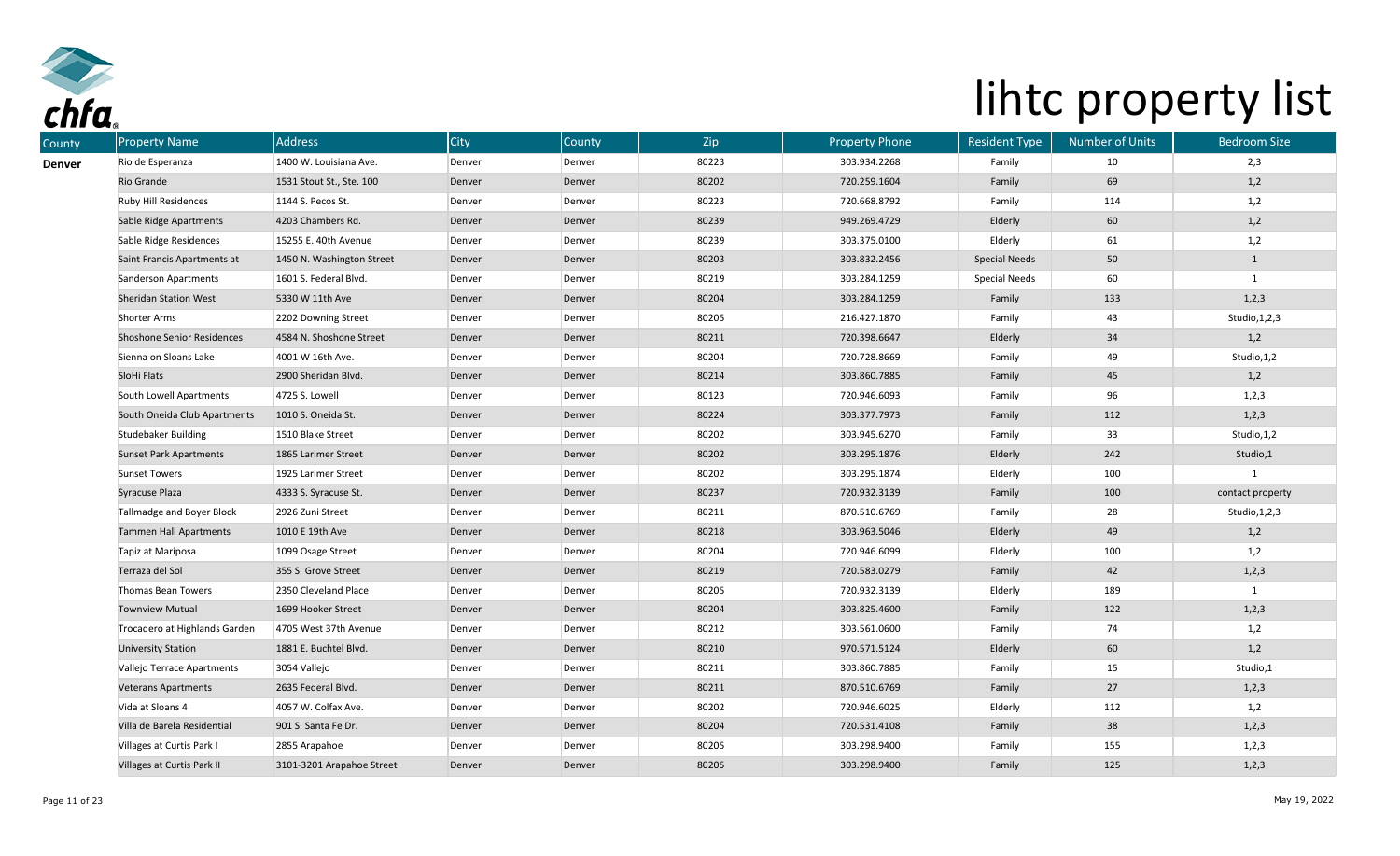

| County        | <b>Property Name</b>                | <b>Address</b>                    | City                   | County  | Zip   | <b>Property Phone</b> | <b>Resident Type</b> | <b>Number of Units</b> | <b>Bedroom Size</b>   |
|---------------|-------------------------------------|-----------------------------------|------------------------|---------|-------|-----------------------|----------------------|------------------------|-----------------------|
| <b>Denver</b> | Villages at Curtis Park III         | 2320 Glenarm St. & 3432 Blake St. | Denver                 | Denver  | 80205 | 303.298.9400          | Family               | 43                     | 1,2,3                 |
|               | Villas at Sloans Lake               | 1551 Wolff Street                 | Denver                 | Denver  | 80204 | 303.534.2300          | Family               | 63                     | 1,2,3                 |
|               | <b>Walnut Street Lofts</b>          | 3733 Walnut Street                | Denver                 | Denver  | 80238 | 303.981.8237          | Family               | 66                     | 1,2,3                 |
|               | <b>Walsh Manor Annex</b>            | 1775 Mosier Pl                    | Denver                 | Denver  | 80223 | 303.935.2652          | Elderly              | 100                    | Studio,1              |
|               | Warren Village                      | 1323 Gilpin Street                | Denver                 | Denver  | 80218 | 870.510.6769          | Family               | 93                     | 1,2,3                 |
|               | <b>Welton Park Apartments</b>       | 2300 Welton                       | Denver                 | Denver  | 80205 | 303.296.2909          | Family               | 223                    | Studio, 1, 2, 3       |
|               | West Nevada Place Townhomes         | 3227 - 3237 W. Nevada Place       | Denver                 | Denver  | 80219 | 303.883.3138          | Family               | 22                     | 2,3,4                 |
|               | <b>Westgate Towers</b>              | 55 South Lincoln                  | Denver                 | Denver  | 80209 | 303.871.0804          | Elderly              | 49                     | Studio,1              |
|               | <b>Westwood Crossing</b>            | 3390 W. Alameda Ave.              | Denver                 | Denver  | 80219 | 303.284.1259          | Family               | 98                     | 1,2,3                 |
|               | <b>Westwood Homes</b>               | 855 S. Irving St.                 | Denver                 | Denver  | 80219 | 720.932.3097          | Family               | 184                    | Studio, 1, 2, 3, 4, 5 |
|               | Whittier Affordable Housing         | 3060 Lafayette St.                | Denver                 | Denver  | 80205 | 303.295.1980          | Family               | 89                     | 1,2,3                 |
|               | William Tell                        | 1599 Williams Street              | Denver                 | Denver  | 80218 | 720.343.8464          | Elderly              | 81                     | Studio, 1, 2          |
|               | <b>Yale Station</b>                 | 5307 East Yale Avenue             | Denver                 | Denver  | 80222 | 720.279.6698          | Elderly              | 50                     | 1,2                   |
| Douglas       | Apex Meridian                       | 363 Inverness Parkway             | Englewood              | Douglas | 80112 | 303.534.3700          | Family               | 156                    | 1, 2, 3               |
|               | Auburn Ridge                        | 1101 Auburn Drive                 | <b>Castle Rock</b>     | Douglas | 80109 | 720.524.6925          | Elderly              | 90                     | 1,2                   |
|               | <b>Copper Steppe Apartments</b>     | 10405 Vienna Street               | Parker                 | Douglas | 80134 | 303.840.2574          | Family               | 264                    | 1, 2, 3               |
|               | LincolnPointe Lofts                 | 9783 Pyramid Court                | Englewood              | Douglas | 80112 | 303.649.9762          | Family               | 133                    | Studio, 1, 2, 3       |
|               | LincolnPointe Lofts II              | 9783 Pyramid Court                | Englewood              | Douglas | 80112 | 303.649.9762          | Family               | 88                     | 1,2,3                 |
|               | Parker Hilltop Apartments           | 19600 Clubhouse Drive             | Parker                 | Douglas | 80138 | 303.805.5900          | Family               | 312                    | 1,2,3                 |
|               | Pines at Castle Rock I              | 2220 Castlegate Drive North       | <b>Castle Rock</b>     | Douglas | 80108 | 303.814.5600          | Family               | 248                    | Studio, 1, 2, 3       |
|               | Pines at Castle Rock II             | 2220 Castle Gate Drive North      | Castle Rock            | Douglas | 80108 | 303.814.5600          | Family               | 248                    | 1,2,3                 |
|               | Pines at Castle Rock III            | 2200 Castle Gate Drive North      | <b>Castle Rock</b>     | Douglas | 80108 | 303.814.5600          | Family               | 134                    | Studio, 1, 2, 3       |
|               | Reserve at Castle Highlands         | 1040 Highland Vista Avenue        | Castle Rock            | Douglas | 80109 | 303.660.9100          | Family               | 200                    | 1,2,3                 |
|               | <b>Traditions Denver Apartments</b> | 3290 E. County Line Road          | <b>Highlands Ranch</b> | Douglas | 80126 | 303.771.2900          | Family               | 96                     | 1,2,3                 |
| Eagle         | <b>Buffalo Ridge II</b>             | 1020 Swift Gulch Road             | Avon                   | Eagle   | 81620 | 970.949.1285          | Family               | 132                    | Studio, 1,2           |
|               | Eagle Villas I                      | 405 Nogal Rd.                     | Eagle                  | Eagle   | 81631 | 970.328.0104          | Family               | 100                    | 2,3                   |
|               | Eagle Villas II                     | 405 Nogal Rd.                     | Eagle                  | Eagle   | 81631 | 970.328.0104          | Family               | 20                     | 3,4                   |
|               | <b>Holy Cross Village</b>           | 508 Sunny Ave.                    | Gypsum                 | Eagle   | 81637 | 720.639.7603          | Family               | 60                     | 1,2,3                 |
|               | Middle Creek Village                | 145 N. Frontage Road West         | Vail                   | Eagle   | 81657 | 970.479.8200          | Family               | 142                    | Studio, 1, 2, 3       |
|               | <b>Riverview Apartments Avon</b>    | 39169 U.S. Highway 6 & 24         | Avon                   | Eagle   | 81620 | 970.949.5840          | Family               | 73                     | 2,3                   |
|               | Seniors on Broadway                 | 750 Broadway                      | Eagle                  | Eagle   | 81631 | 970.328.6970          | Elderly              | 14                     | 1,2                   |
| El Paso       | Alpine Vista Apartments             | 6250 Barnes Rd                    | Colorado Springs       | El Paso | 80922 | 719.355.7090          | Family               | 242                    | 1, 2, 3               |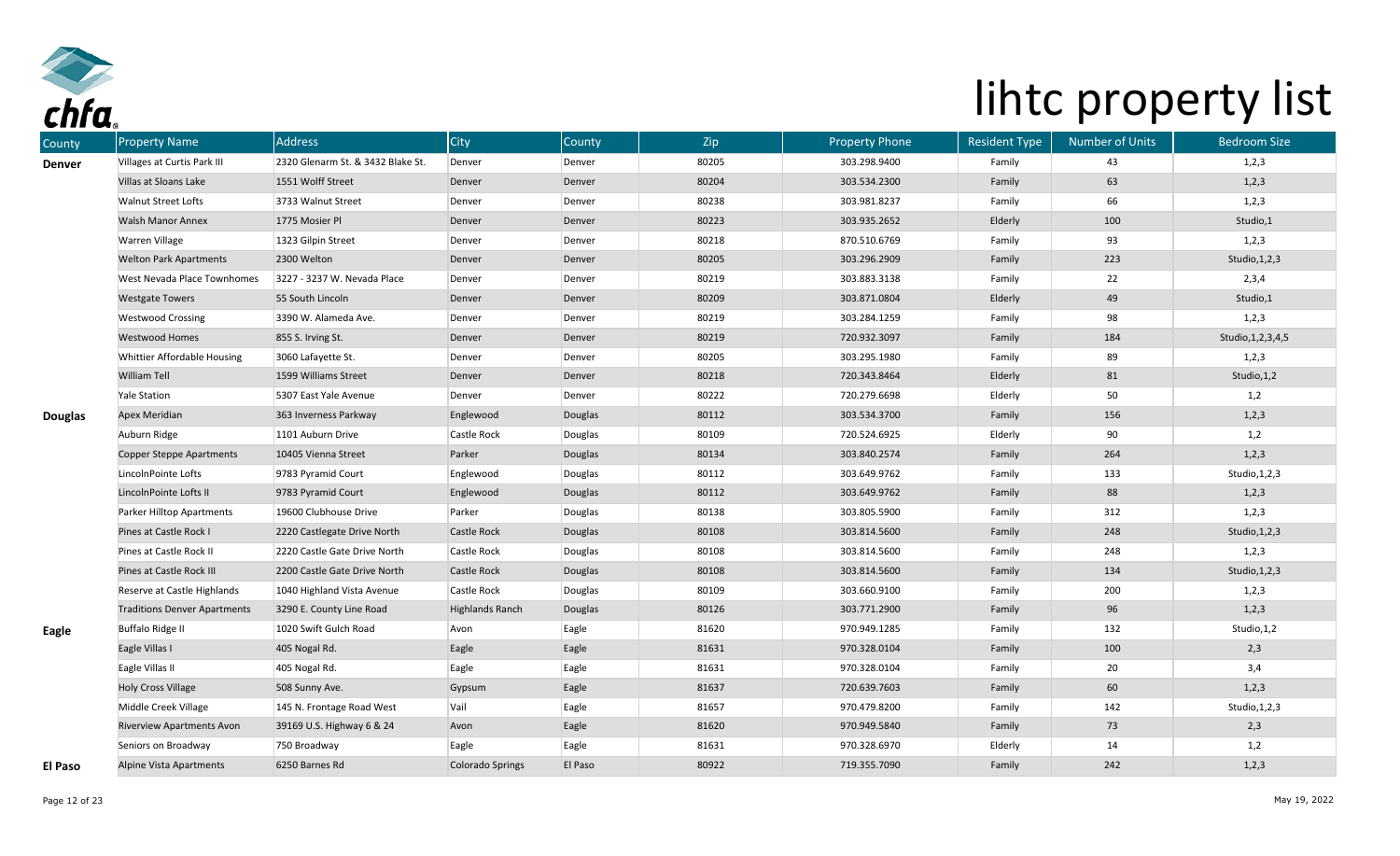

| County  | <b>Property Name</b>                               | <b>Address</b>                   | City                    | County  | Zip   | <b>Property Phone</b> | <b>Resident Type</b> | <b>Number of Units</b> | <b>Bedroom Size</b> |
|---------|----------------------------------------------------|----------------------------------|-------------------------|---------|-------|-----------------------|----------------------|------------------------|---------------------|
| El Paso | <b>Constitution Square Apartments</b>              | 7230 Constitution Square Heights | Colorado Springs        | El Paso | 80915 | 719.370.3010          | Family               | 180                    | 1,2,3               |
|         | <b>Copper Creek Apartments</b>                     | 4980 Copper Springs View         | <b>Colorado Springs</b> | El Paso | 80916 | 719.473.4000          | Family               | 216                    | 1,2,3               |
|         | Copper Range Apartments                            | 7535 Copper Range Heights        | Colorado Springs        | El Paso | 80903 | 916.357.5312          | Family               | 240                    | 1,2,3               |
|         | Fountain Ridge Apartments                          | 370 Comanche Village Drive       | Fountain                | El Paso | 80817 | 719.382.3225          | Family               | 36                     | 2,3                 |
|         | Fountain Ridge South                               | 6850 Red Deer Point              | Fountain                | El Paso | 80817 | 719.382.3225          | Family               | 75                     | 1,2,3               |
|         | <b>Fountain Springs Apartments</b>                 | 4325 Fountain Springs Grove      | <b>Colorado Springs</b> | El Paso | 80916 | 206.979.5302          | Family               | 228                    | 1,2,3               |
|         | <b>Greentree Village Apartments</b>                | 3562 North Carefree Circle       | Colorado Springs        | El Paso | 80917 | 719.597.3554          | Family               | 216                    | $\overline{2}$      |
|         | <b>Greenway Flats PSH</b>                          | 31 W. Las Vegas St.              | <b>Colorado Springs</b> | El Paso | 80903 | 303.860.7885          | <b>Special Needs</b> | 65                     | Studio              |
|         | Hampton Village Apartments                         | 1624 Hampton St. South           | Colorado Springs        | El Paso | 80906 | 719.540.0639          | Family               | 120                    | 1, 2, 3, 4          |
|         | Hatler May Village                                 | 2842 Vickers Drive               | <b>Colorado Springs</b> | El Paso | 80918 | 719.354.4743          | Elderly              | 77                     | 1,2                 |
|         | Hillside Pointe Apartments                         | 905 Hillside Ridge Pointe        | Colorado Springs        | El Paso | 80903 | 719.471.9200          | Family               | 60                     | 1,2,3               |
|         | Homewood Point                                     | 925 Homewood Point               | <b>Colorado Springs</b> | El Paso | 80903 | 970.294.1545          | Family               | 104                    | 1,2                 |
|         | Lynmar Apartments                                  | 2750 Vickers Drive               | Colorado Springs        | El Paso | 80918 | 719.266.0262          | Family               | 100                    | 1,2,3               |
|         | Plaza on Platte                                    | 2508 E. Platte Ave.              | <b>Colorado Springs</b> | El Paso | 80909 | 719.475.1422          | Family               | 32                     | Studio,2            |
|         | Point of the Pines Gardens                         | 330 Elkton                       | Colorado Springs        | El Paso | 80919 | 719.542.9253          | Elderly              | 111                    | Studio,1            |
|         | Residence at Village Green                         | 3455 N. Carefree Circle          | <b>Colorado Springs</b> | El Paso | 80917 | 719.999.5744          | Elderly              | 44                     | 1,2                 |
|         | Residences at Skyway Park                          | 886 Arcturus Drive               | Colorado Springs        | El Paso | 80906 | 719.227.7340          | Elderly              | 44                     |                     |
|         | Ridge                                              | 4375 Timberview Point            | <b>Colorado Springs</b> | El Paso | 80906 | 719.475.1422          |                      | 60                     | 1,2,3               |
|         | <b>Shadow Mountain Apartments</b>                  | 220 Shadow Ridge Grove           | Colorado Springs        | El Paso | 80918 | 719.575.0005          | Family               | 144                    | 2,3,4               |
|         | <b>Stetson Meadows Apartments</b>                  | 6205 Mustang Meadow Pt.          | <b>Colorado Springs</b> | El Paso | 80922 | 719.591.4700          | Family               | 180                    | 1,2,3               |
|         | Summit Creek Green Valley                          | 1960 South Chelton Rd.           | Colorado Springs        | El Paso | 80916 | 719.597.5972          | Family               | 121                    | Studio, 1, 2, 3     |
|         | Summit Creek Sandcreek                             | 1940 S. Chelton Rd.              | <b>Colorado Springs</b> | El Paso | 80916 | 719.597.5972          | Family               | 119                    | Studio, 1, 2, 3     |
|         | <b>Tamarac Senior Apartments</b>                   | 750 East Cheyenne Road           | Colorado Springs        | El Paso | 80906 | 719.520.9400          | Elderly              | 50                     | 1,2                 |
|         | <b>Traditions at Colorado Springs</b>              | 6010 Tutt Blvd                   | <b>Colorado Springs</b> | El Paso | 80923 | 916.215.6827          | Elderly              | 180                    | Studio, 1, 2        |
|         | Village at Homewood Point                          | 907 East Colorado Avenue         | Colorado Springs        | El Paso | 80903 | 303.698.5600          | Elderly              | 70                     | 1,2                 |
|         | Villas in Southgate                                | 1810 S Corona                    | <b>Colorado Springs</b> | El Paso | 80906 | 719.632.7444          | Elderly              | 100                    | $\mathbf{1}$        |
|         | <b>Westmeadow Peaks</b>                            | 1472 Meadow Peak View            | Colorado Springs        | El Paso | 80906 | 719.527.4400          | Family               | 216                    | 1,2,3               |
|         | Whitney Young Manor                                | 2129 Delta Drive                 | Colorado Springs        | El Paso | 80910 | 719.591.0826          | Family               | 200                    | Studio, 1, 2, 3     |
|         | <b>Winfield Apartments</b>                         | 6134 Romley Point                | Colorado Springs        | El Paso | 80922 | 719.380.1580          | Family               | 160                    | 2,3                 |
|         | Wyndam Place Senior Residences 725 South Weber St. |                                  | <b>Colorado Springs</b> | El Paso | 80903 | 719.635.4832          | Elderly              | 72                     | 1,2                 |
|         | Wyndam Place Senior Residences                     | 350 East Las Animas Street       | Colorado Springs        | El Paso | 80903 | 719.635.4832          | Elderly              | 48                     | 1,2                 |
| Fremont | Canon Club                                         | 431 Macon St.                    | Canon City              | Fremont | 81212 | 719.275.0219          | Elderly              | 46                     | Studio,1            |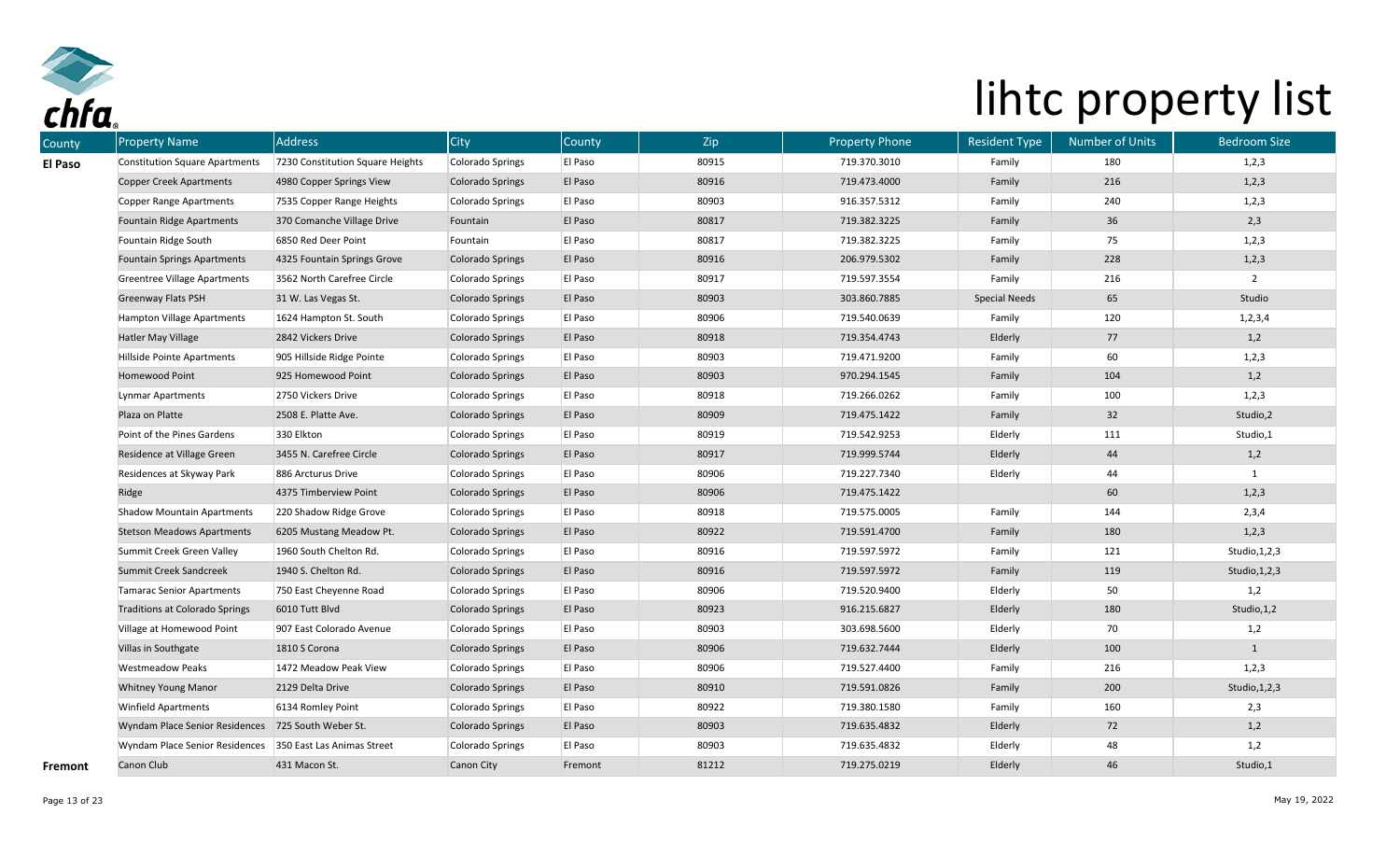

| County         | <b>Property Name</b>                                      | <b>Address</b>               | City                    | County    | Zip   | <b>Property Phone</b> | <b>Resident Type</b> | <b>Number of Units</b> | <b>Bedroom Size</b> |
|----------------|-----------------------------------------------------------|------------------------------|-------------------------|-----------|-------|-----------------------|----------------------|------------------------|---------------------|
| <b>Fremont</b> | <b>Celtic Townhomes</b>                                   | 2404 Celtic Court            | Canon City              | Fremont   | 81212 | 719.429.4988          | Family               | 14                     | $\overline{2}$      |
|                | Garden Park Villa                                         | 1821 N. 5th St.              | <b>Canon City</b>       | Fremont   | 81212 | 719.275.6656          | Elderly              | 50                     | Studio,1            |
|                | <b>Heatherwood Apartments</b>                             | 260 Justice Center Road      | Canon City              | Fremont   | 81212 | 719.275.4566          | Family               | 54                     | $\overline{2}$      |
|                | Journey Home                                              | 250 Justice Center Rd.       | Canon City              | Fremont   | 81212 | 719.315.1671          | <b>Special Needs</b> | 30                     | 1,2                 |
|                | Mountain Vista of Canon City                              | 3304 North 5th Street        | Canon City              | Fremont   | 81212 | 480.367.8800          | Family               | 46                     | 1,2                 |
|                | North Park I Redo                                         | 1401 Washington              | Canon City              | Fremont   | 81212 | 303.887.0986          | Family               | 15                     | 3,4                 |
|                | North Park II Redo                                        | 1401 Washington              | Canon City              | Fremont   | 81212 | 719.431.0371          | Family               | 25                     | 2,3,4               |
|                | North Park Village III                                    | 1401 Washington Street       | <b>Canon City</b>       | Fremont   | 81212 | 303.887.0986          | Family               | 8                      | 3,4                 |
|                | Park Avenue Canon City                                    | 1020 Park Avenue             | Canon City              | Fremont   | 81212 | 719.377.0730          | Family               | 26                     | Studio, 1, 2, 3     |
|                | Skyline Bluffs                                            | 701 Family Center Drive      | <b>Canon City</b>       | Fremont   | 81212 | 303.739.0360          | Family               | 52                     | $\overline{3}$      |
|                | West Park Apartments Canon City   1004 & 1010 Park Avenue |                              | Canon City              | Fremont   | 81212 | 970.765.6943          | Family               | 12                     | $\overline{2}$      |
| Garfield       | Eagles Nest Rifle                                         | 1041 W. 24th Street          | Rifle                   | Garfield  | 81650 | 262.790.4560          | Family               | 30                     | 1,2,3               |
|                | Glenwood Green Apartments                                 | 220 Flat Tops View Dr. #D101 | Glenwood Springs        | Garfield  | 81601 | 970.230.9075          | Family               | 60                     | 1,2,3               |
|                | Lakota Ridge Senior Housing                               | 705 Castle Valley Blvd       | New Castle              | Garfield  | 81647 | 720.475.5753          | Elderly              | 50                     | 1,2                 |
|                | <b>Machebeuf Apartments</b>                               | 111 Soccerfield Rd.          | Glenwood Springs        | Garfield  | 81601 | 720.639.7603          | Family               | 55                     | 2,3                 |
|                | Manors I and II                                           | 661 Bennett Street           | <b>Glenwood Springs</b> | Garfield  | 81602 | 970.945.8322          | Elderly              | 76                     | $\mathbf{1}$        |
|                | Maxfield Heights                                          | 125 Ute Ave.                 | Rifle                   | Garfield  | 81650 | 970.625.3974          |                      | 50                     | $\overline{1}$      |
|                | Red Hill Lofts                                            | 2655 Dolores Way             | Carbondale              | Garfield  | 81623 | 720.549.0820          | Family               | 30                     | Studio, 1,3         |
|                | Villas de Santa Lucia                                     | 302 Meadowood Dr.            | Carbondale              | Garfield  | 81623 | 720.639.7603          | Family               | 61                     | 1,2,3               |
|                | White River Village                                       | 800 S. White River           | Rifle                   | Garfield  | 81650 | 970.625.4186          | Family               | 29                     | 2,3                 |
| Gilpin         | <b>Gold Mountain Village</b>                              | 440 Powder Run Drive         | Central City            | Gilpin    | 80427 | 303.582.0440          | Family               | 168                    | 1,2                 |
| Grand          | Wapiti Meadow                                             | 505 Willow Ln.               | Fraser                  | Grand     | 80442 | 970.726.4123          | Family               | $50\,$                 | 1,2,3               |
| Gunnison       | Anthracite Place                                          | 513 Belleview Ave.           | <b>Crested Butte</b>    | Gunnison  | 81224 | 970.209.4188          | Family               | 30                     | 1,2                 |
|                | Garden Walk of Gunnison                                   | 802 N. Colorado Street       | Gunnison                | Gunnison  | 81230 | 970.707.4148          | Family               | 36                     | 1,2                 |
| Huerfano       | Spanish Peaks Apartments                                  | 900 Indiana                  | Walsenburg              | Huerfano  | 81089 | 719.738.2720          | Family               | 30                     | 2,3                 |
| Jefferson      | 40 W Residences                                           | 5830 W Colfax                | Lakewood                | Jefferson | 80214 | 720.738.1481          | Family               | 60                     | 1,2                 |
|                | Allison Pointe                                            | 7850 West 51st Ave.          | Arvada                  | Jefferson | 80002 | 303.456.5802          | Family               | 88                     | 2,3,4               |
|                | Altitude                                                  | 303 Jackson Drive            | Golden                  | Jefferson | 80403 | 303.279.8800          | Family               | 196                    | 1,2,3               |
|                | Arvada House                                              | 10175 W. 58th Place          | Arvada                  | Jefferson | 80004 | 303.424.6592          | Elderly              | 88                     | $\mathbf{1}$        |
|                | <b>Belmar Groves</b>                                      | 259 South Teller Street      | Lakewood                | Jefferson | 80228 | 303.987.7577          | Family               | 118                    | 1,2,3               |
|                | Caesar Square                                             | 9271 W 48th Avenue           | <b>Wheat Ridge</b>      | Jefferson | 80033 | 303.403.5430          | Family               | 108                    | 1,2,3               |
|                | Castlegate Apartments                                     | 6925 West 84th               | Arvada                  | Jefferson | 80003 | 303.420.1575          | Family               | 504                    | 1, 2, 3, 4          |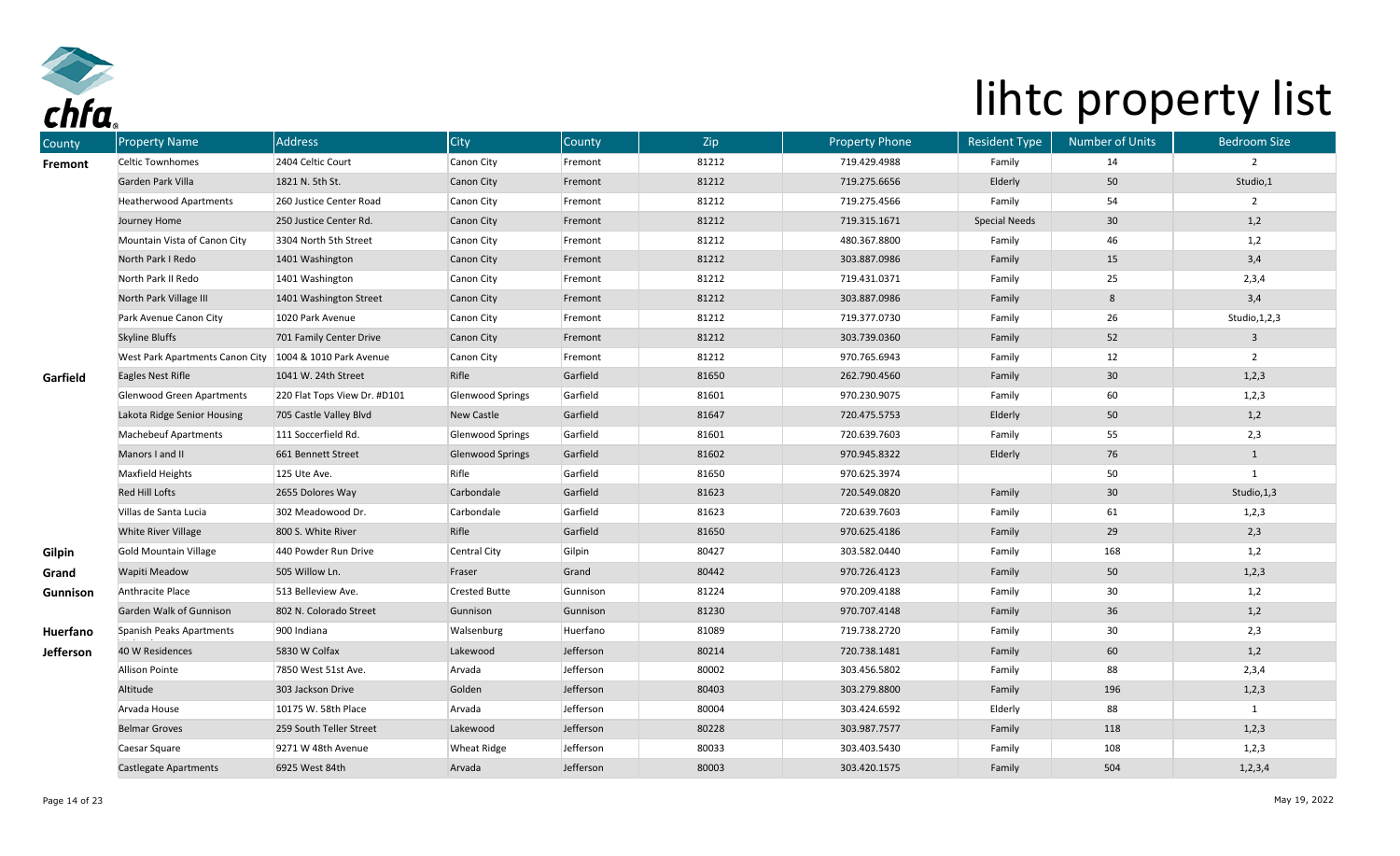

| County    | <b>Property Name</b>              | Address                     | <b>City</b>        | County    | Zip   | <b>Property Phone</b> | <b>Resident Type</b> | <b>Number of Units</b> | <b>Bedroom Size</b> |
|-----------|-----------------------------------|-----------------------------|--------------------|-----------|-------|-----------------------|----------------------|------------------------|---------------------|
| Jefferson | CityScape at Belmar               | 500 S. Reed Street          | Lakewood           | Jefferson | 80226 | 303.987.7580          | Elderly              | 130                    | 1,2                 |
|           | Columbine Village at Arvada       | 7901 W. 52nd Ave.           | Arvada             | Jefferson | 80002 | 303.698.5619          | Elderly              | 60                     | 1,2                 |
|           | Columbine Village on Allison I    | 5310 Allison Street         | Arvada             | Jefferson | 80002 | 303.432.8028          | Elderly              | 67                     | 1,2                 |
|           | Columbine Village on Allison II   | 5330 Allison Street         | Arvada             | Jefferson | 80002 | 303.432.8028          | Elderly              | 44                     | 1,2                 |
|           | Columbine Village on Allison III  | 5340 Allison Street         | Arvada             | Jefferson | 80002 | 303.432.8028          | Elderly              | 61                     | 1,2                 |
|           | <b>Columbine West Apartments</b>  | 6748 S. Webster #100        | Littleton          | Jefferson | 80128 | 720.529.9855          | Family               | 48                     | 1,2,3               |
|           | Creekside West                    | 1710 Pierce Street          | Lakewood           | Jefferson | 80214 | 303.974.2500          | Elderly              | 83                     | Studio, 1,2         |
|           | <b>Eaton Street Apartments</b>    | 8877 Eaton Street           | Westminster        | Jefferson | 80031 | 720.728.8669          | Family               | 118                    | 1,2,3               |
|           | Eiber Village at Garrison Station | 1310-1325 Everett Ct.       | Lakewood           | Jefferson | 80215 | 303.689.3233          | Elderly              | 50                     | 1,2                 |
|           | <b>Fifty Eight Hundred</b>        | 5800 W Alameda Ave.         | Lakewood           | Jefferson | 80226 | 720.214.7324          | Family               | 152                    | Studio, 1, 2, 3     |
|           | Flats at Two Creeks               | 5885 W. 14th Avenue         | Lakewood           | Jefferson | 80214 | 720.738.1481          | Family               | 78                     | 1,2                 |
|           | Foothills Green                   | 816 Union St.               | Lakewood           | Jefferson | 80401 | 303.274.2462          | Family               | 72                     | 2,3                 |
|           | Garden Care Homes Homestead       | 2121 Wadsworth Boulevard    | Lakewood           | Jefferson | 80215 | 303.514.3302          | Elderly              | 59                     | Studio, 1,2         |
|           | <b>Glendale Apartments</b>        | 5345 W. 79th Avenue         | Westminster        | Jefferson | 80003 | 303.427.5165          | Family               | 120                    | 1, 2, 3, 4          |
|           | Golden Pointe                     | 17414 W. 10th Avenue        | Golden             | Jefferson | 80401 | 303.279.1115          | Family               | 56                     | 1,2,3               |
|           | <b>Granville Assisted Living</b>  | 1325 Vance Street           | Lakewood           | Jefferson | 80214 | 303.274.4400          | Elderly              | 113                    | Studio              |
|           | Heights by Marston Lake           | 7929 West Mansfield Parkway | Lakewood           | Jefferson | 80235 | 303.716.6000          | Family               | 220                    | 1,2,3               |
|           | Hidden Lake Homes                 | 5430 W. 73rd Ave            | Westminster        | Jefferson | 80003 | 720.415.0124          | Elderly              | 72                     | 1,2                 |
|           | <b>Highland West Community</b>    | 6360 West 38th Avenue       | <b>Wheat Ridge</b> | Jefferson | 80033 | 303.424.9401          | Elderly              | 237                    | Studio, 1,2         |
|           | Indy Street Flats                 | 1440 Independence Street    | Lakewood           | Jefferson | 80215 | 720.214.8143          | Family               | 115                    | Studio, 1, 2, 3     |
|           | Lamar Station Apartments          | 6150 W. 13th Ave.           | Lakewood           | Jefferson | 80214 | 720.508.7400          | Family               | 110                    | 1,2,3               |
|           | Lamar Station Crossing Phase II   | 6190 W 13th Ave             | Lakewood           | Jefferson | 80214 | 720.508.7400          | Family               | 65                     | Studio, 1, 2, 3     |
|           | Lewis Court Apartments            | 2200 Jackson Street         | Golden             | Jefferson | 80401 | 303.278.1135          | Elderly              | 50                     | 1,2                 |
|           | <b>Maplewood Apartments</b>       | 856 South Van Gordon Ct.    | Lakewood           | Jefferson | 80228 | 303.986.9989          | Family               | 132                    | 1,2,3               |
|           | Marcella Manor                    | 6555 Schneider Way          | Arvada             | Jefferson | 80004 | 303.425.5086          | Elderly              | 206                    |                     |
|           | <b>Marston Pointe</b>             | 7875 W. Mansfield Pkwy.     | Lakewood           | Jefferson | 80235 | 303.969.9195          | Family               | 160                    | 1,2,3               |
|           | Park Terrace Apartments           | 8525 West 53rd Ave.         | Arvada             | Jefferson | 80002 | 216.427.1870          | Family               | 96                     | 1,2,3               |
|           | Parkview Village                  | 5383 Carr St.               | Arvada             | Jefferson | 80002 | 303.422.8600          | Family               | 96                     | 1,2,3               |
|           | Parkview Village West             | 5350 -5360 Everett St.      | Arvada             | Jefferson | 80002 | 303.422.8600          | Family               | 54                     | 1,2                 |
|           | Pines Apartments Lakewood         | 148 S. Zang Way             | Lakewood           | Jefferson | 80228 | 303.991.0606          | Family               | 204                    | Studio, 1, 2, 3     |
|           | Renaissance at Concord Plaza      | 1793 Kendall Street         | Lakewood           | Jefferson | 80214 | 303.462.3866          | Family               | 76                     | Studio, 1, 2, 3, 4  |
|           | Residences at Creekside           | 1700 Pierce Street          | Lakewood           | Jefferson | 80214 | 503.739.3509          | Elderly              | 118                    | Studio, 1, 2        |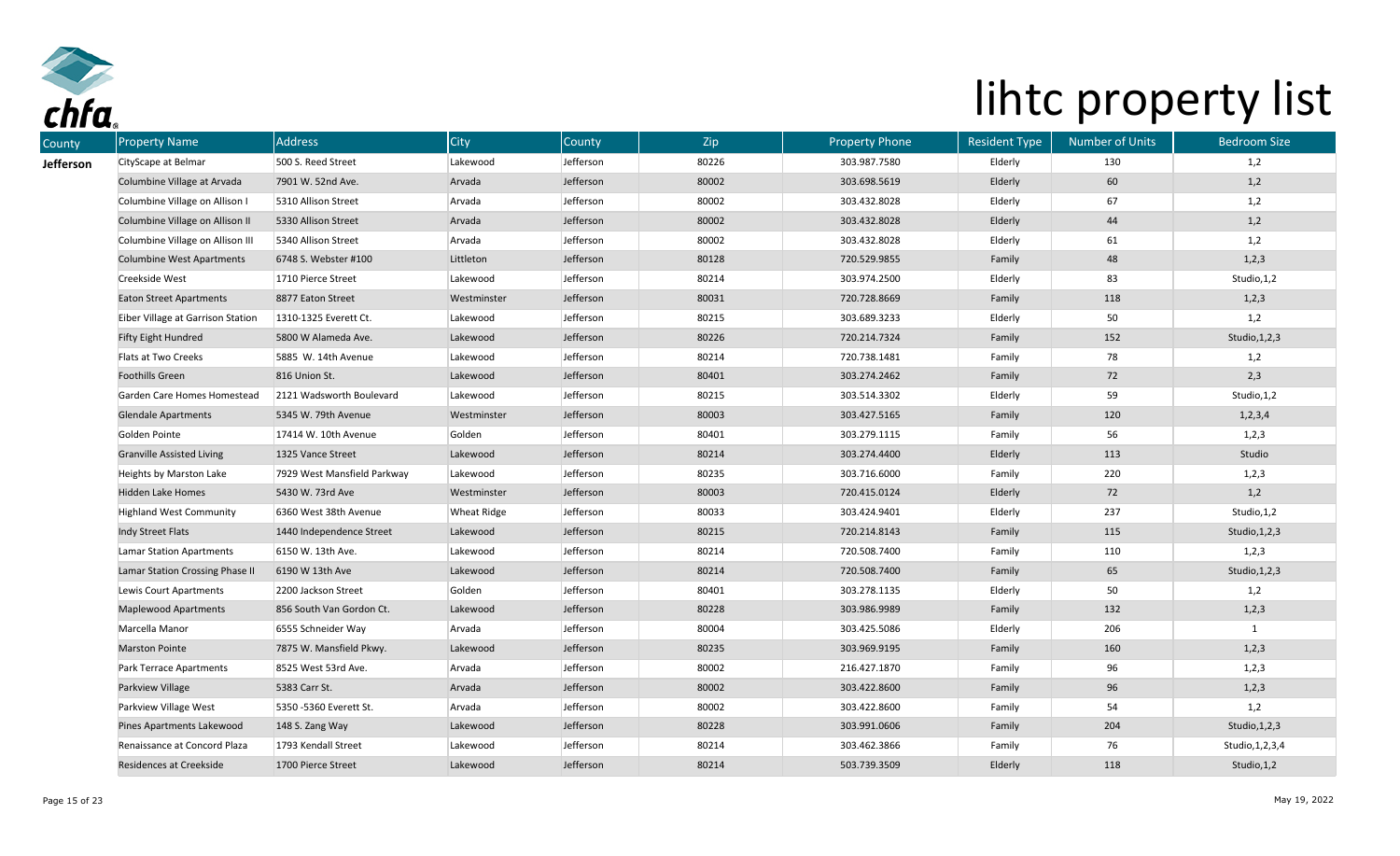

| County            | <b>Property Name</b>          | <b>Address</b>                       | <b>City</b>         | County     | Zip   | <b>Property Phone</b> | <b>Resident Type</b> | <b>Number of Units</b> | <b>Bedroom Size</b> |
|-------------------|-------------------------------|--------------------------------------|---------------------|------------|-------|-----------------------|----------------------|------------------------|---------------------|
| Jefferson         | Ridgemoor Apartments          | 693 Urban Court                      | Lakewood            | Jefferson  | 80401 | 303.232.2251          | Family               | 253                    | 1,2,3               |
|                   | Sheridan Ridge Townhomes      | 5275 W. 66th Avenue                  | Arvada              | Jefferson  | 80003 | 303.422.0228          | Family               | 65                     | 1, 2, 3, 4          |
|                   | Tiffany Square                | 935 Sheridan Blvd                    | Lakewood            | Jefferson  | 80214 | 216.472.1870          | Family               | 52                     | 1,2,3               |
|                   | <b>Timberleaf Apartments</b>  | 1388 Garrison St                     | Lakewood            | Jefferson  | 80215 | 303.232.4196          | Family               | 200                    | 1, 2, 3             |
|                   | Town Center North Apartments  | 7340 W. 44th Ave.                    | <b>Wheat Ridge</b>  | Jefferson  | 80033 | 720.420.1564          | Elderly              | 50                     | 1,2                 |
|                   | Villas at Wadsworth Station   | 1330-1335 Yukon Street               | Lakewood            | Jefferson  | 80214 | 303.232.1999          | Family               | 100                    | Studio, 1, 2        |
|                   | Vista El Rancho               | 1055 El Rancho Road                  | Evergreen           | Jefferson  | 80439 | 720.610.9539          | Family               | 55                     | 1,2,3               |
|                   | <b>Walnut Creek</b>           | 10350 Dover Street                   | Westminster         | Jefferson  | 80030 | 303.404.1560          | Family               | 220                    | 1, 2, 3             |
|                   | Wheat Ridge Town Center       | 4340 Vance Street                    | <b>Wheat Ridge</b>  | Jefferson  | 80033 | 720.420.1564          | Elderly              | 88                     | 1,2                 |
|                   | Willow Glen A Senior Living   | 1575 Kipling St.                     | Lakewood            | Jefferson  | 80215 | 303.996.7770          | Elderly              | 70                     | Studio, 1, 2        |
|                   | <b>Willow Green Townhomes</b> | 6985 Sheridan Blvd.                  | Arvada              | Jefferson  | 80003 | 303.657.2422          | Family               | 60                     | 2,3                 |
|                   | Zephyr Line Apartments        | 1391 Zephyr St.                      | Lakewood            | Jefferson  | 80214 | 720.318.6234          | Family               | 95                     | 1, 2, 3             |
| <b>Kit Carson</b> | <b>Burlington Manor</b>       | 2505 Senter, Box 338                 | Burlington          | Kit Carson | 80807 | 719.346.5454          | Family               | 54                     | 1, 2, 3, 4          |
| La Plata          | Durango Housing               | 650 Valentine Drive                  | Durango             | La Plata   | 81301 | 970.245.3256          | Family               | 97                     | Studio, 1, 2, 3, 4  |
|                   | Espero Apartments             | 1053 Avenida del Sol                 | Durango             | La Plata   | 81301 | 970.549.3652          | <b>Special Needs</b> | $\mathbf 0$            |                     |
|                   | Heritage Village              | 1920 Florida Rd.                     | Durango             | La Plata   | 81301 | 480.367.8800          | Elderly              | 24                     | Studio,1            |
|                   | Lumien Apartments             | 3190 E. Animas Village Drive         | Durango             | La Plata   | 81301 | 970.247.7912          | Family               | 50                     | 1,2                 |
|                   | Lumien Apartments II          | 3190 E Animas Village Dr             | Durango             | La Plata   | 81301 | 970.247.7912          | Family               | 36                     | 1,2                 |
|                   | Merced de las Animas          | 3701 W 2nd Ave.                      | Durango             | La Plata   | 81302 | 970.247.9066          | Family               | 50                     | 1,2,3               |
|                   | Pine River Valley             | 251 S. Clover Dr.                    | Bayfield            | La Plata   | 81122 | 970.884.7773          | Elderly              | 16                     | Studio,1            |
|                   | Pinon Terrace                 | 20 Primrose Circle                   | Durango             | La Plata   | 81301 | 970.385.8618          | Family               | 66                     | 1,2,3               |
|                   | Southwest Horizon Ranch       | 44 Twin Pines Lane                   | Durango             | La Plata   | 81303 | 970.259.1086          | Family               | 61                     | 2,3                 |
|                   | Springtree Village Apartments | 950 East 32nd Street & 835 East 31st | Durango             | La Plata   | 81301 | 719.580.2850          | Elderly              | 28                     | $\mathbf{1}$        |
|                   | <b>Tamarin Square</b>         | 1401 E. Third Ave                    | Durango             | La Plata   | 81301 | 720.343.8464          | Elderly              | 68                     | 1,2                 |
|                   | Valle de Merced               | 800 Goeglein Gulch Rd.               | Durango             | La Plata   | 81301 | 970.259.1118          | Family               | 46                     | 1,2,3               |
|                   | <b>Westwood Apartments</b>    | 60 Westwood Place                    | Durango             | La Plata   | 81301 | 970.903.5268          | Family               | 48                     | $\overline{2}$      |
| Lake              | <b>Tabor Grand Revival</b>    | 711 Harrison                         | Leadville           | Lake       | 80461 | 719.427.2074          | Family               | 37                     | Studio, 1, 2        |
| Larimer           | Artspace Loveland Lofts       | 140 W. Third Street                  | Loveland            | Larimer    | 80537 | 970.635.5936          | Family               | 30 <sup>°</sup>        | Studio, 1, 2, 3     |
|                   | Ashley Estates                | 657 W. 64th Street                   | Loveland            | Larimer    | 80538 | 970.800.4157          | Family               | 224                    | 1,2,3               |
|                   | Autumn Lake Apartments        | 574 E. 23rd St.                      | Loveland            | Larimer    | 80538 | 970.593.0705          | Family               | 130                    | 1, 2, 3, 4          |
|                   | <b>Buffalo Run</b>            | 1245 E. Lincoln Ave.                 | Fort Collins        | Larimer    | 80524 | 970.224.0881          | Family               | 144                    | 2,3                 |
|                   | <b>Bull Run</b>               | 820 Merganser Dr.                    | <b>Fort Collins</b> | Larimer    | 80524 | 970.221.0124          | Family               | 176                    | 2,3,4               |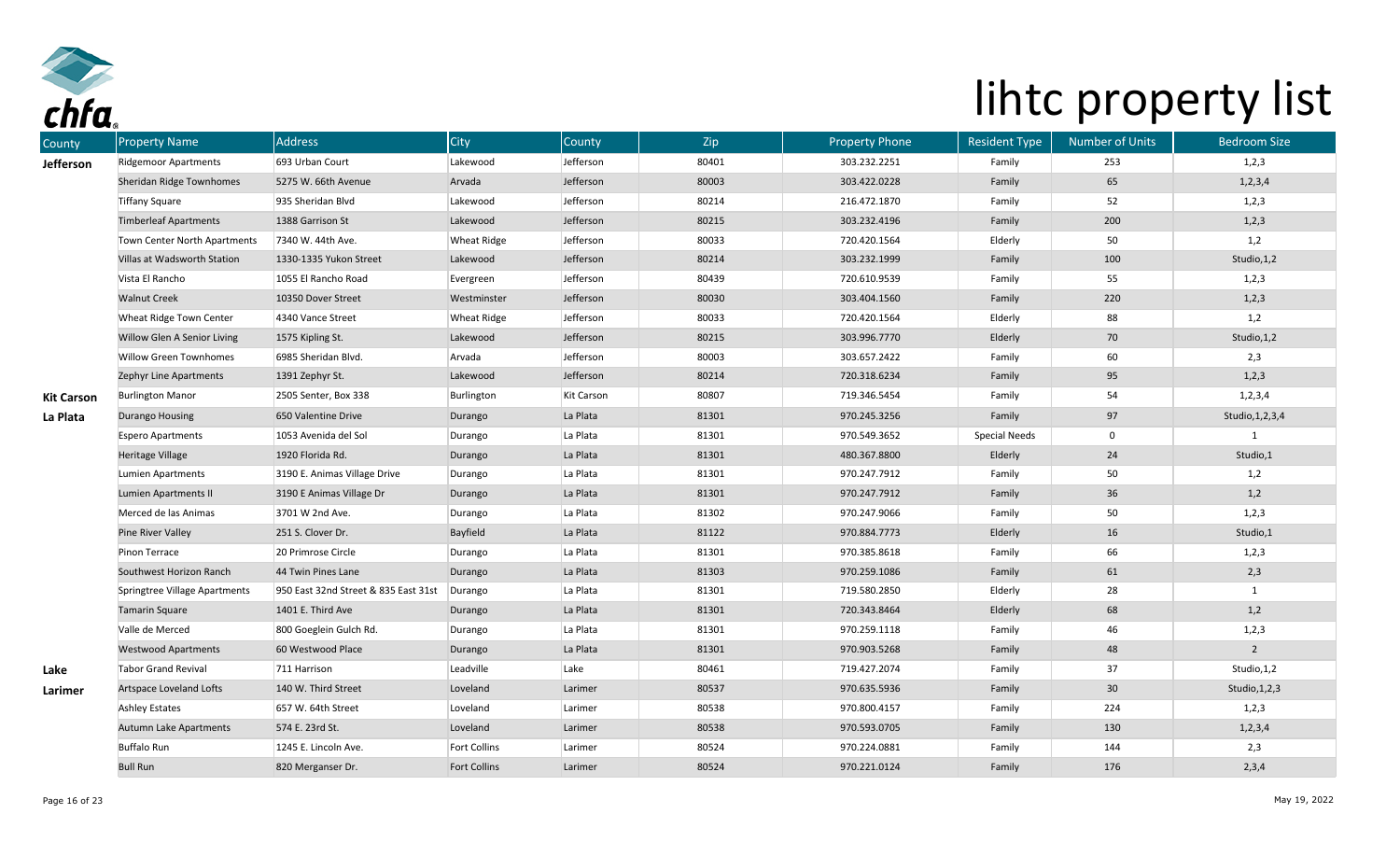

| County  | <b>Property Name</b>                                     | Address                  | City                | County  | Zip   | <b>Property Phone</b> | <b>Resident Type</b> | <b>Number of Units</b> | <b>Bedroom Size</b> |
|---------|----------------------------------------------------------|--------------------------|---------------------|---------|-------|-----------------------|----------------------|------------------------|---------------------|
| Larimer | Care Housing at Eagle Tree                               | 6675 S. Lemay            | Fort Collins        | Larimer | 80525 | 970.829.1602          | Family               | 36                     | 2,3                 |
|         | Care Housing at Greenbriar Village 400 Butch Cassidy Dr. |                          | <b>Fort Collins</b> | Larimer | 80524 | 970.282.7522          | Family               | 40                     | 2,3                 |
|         | Care Housing at Swallow Road                             | 1303 W. Swallow Rd.      | Fort Collins        | Larimer | 80526 | 970.282.7522          | Family               | 84                     | 2,3                 |
|         | Caribou Apartments                                       | 4135 Verbena Way         | <b>Fort Collins</b> | Larimer | 80525 | 303.698.5638          | Family               | 97                     | 1,2                 |
|         | Caribou Apartments Phase II                              | 4110 Verbena Way         | <b>Fort Collins</b> | Larimer | 80525 | 970.294.1545          | Family               | 96                     | 1,2                 |
|         | <b>Coachlight Plaza Apartments</b>                       | 1550 Blue Spruce Drive   | <b>Fort Collins</b> | Larimer | 80524 | 970.488.2365          | Family               | 68                     | 2,3                 |
|         | Country Ranch                                            | 2921 Timberwood Dr.      | <b>Fort Collins</b> | Larimer | 80528 | 970.377.2223          | Family               | 118                    | 2,3                 |
|         | Edge I                                                   | 3875 East 15th Street    | Loveland            | Larimer | 80538 | 970.635.5937          | Family               | 70                     | 1,2,3               |
|         | Fairbrooke Heights                                       | 1827 Sommerville         | <b>Fort Collins</b> | Larimer | 80526 | 970.829.1602          | Family               | 36                     | 1,2                 |
|         | <b>Falcon Ridge</b>                                      | 1629 Soaring Circle      | <b>Estes Park</b>   | Larimer | 80517 | 970.586.3521          | Family               | 48                     | 1,2,3               |
|         | Fox Meadow Apartments                                    | 3620 S. Timberline Rd.   | <b>Fort Collins</b> | Larimer | 80525 | 970.226.5611          | Family               | 138                    | 1,2                 |
|         | Lakeview on the Rise                                     | 202 Stoney Brook Rd.     | <b>Fort Collins</b> | Larimer | 80525 | 970.666.6150          | Family               | 180                    | 1,2,3               |
|         | Legacy Senior Residences                                 | 413 N. Linden Street     | <b>Fort Collins</b> | Larimer | 80524 | 402.590.2434          | Elderly              | 72                     | 1,2                 |
|         | Lone Tree Apartments                                     | 1310 Manford Avenue      | <b>Estes Park</b>   | Larimer | 80517 |                       | Family               | 57                     | 1,2,3               |
|         | <b>Madison Avenue Apartments</b>                         | 1292 E. 6th Street #14   | Loveland            | Larimer | 80537 | 970.669.3271          | Family               | 60                     | 1,2,3               |
|         | Meadows II                                               | 1056 Lynx Avenue         | Loveland            | Larimer | 80537 | 970.635.5919          | Family               | 60                     | 1,2,3               |
|         | Mirasol II Senior Housing                                | 1107 Finch Street        | Loveland            | Larimer | 80537 | 970.635.5919          | Elderly              | 60                     | 1,2                 |
|         | Mirasol III                                              | 510 St. Louis Avenue     | Loveland            | Larimer | 80538 | 970.667.3232          | Elderly              | 60                     | 1,2                 |
|         | <b>Mirasol Senior Apartments</b>                         | 1145 Finch Place         | Loveland            | Larimer | 80537 | 970.635.5919          | Elderly              | 49                     | 1,2                 |
|         | Northern Hotel 2017                                      | 172 North College Avenue | <b>Fort Collins</b> | Larimer | 80524 | 303.698.5638          | Elderly              | 47                     | 1,2                 |
|         | Oakbrook I Manor Apartments                              | 3200 Stanford Road       | <b>Fort Collins</b> | Larimer | 80525 | 970.226.5060          | Elderly              | 107                    | 1,2                 |
|         | <b>Oakridge Crossing</b>                                 | 4706 McMurry Ave.        | <b>Fort Collins</b> | Larimer | 80525 | 303.284.1259          | Elderly              | 110                    | 1,2                 |
|         | <b>Orchard Place</b>                                     | 217-267 Elder Drive      | Loveland            | Larimer | 80538 | 970.635.5943          | Family               | 50                     | 2,3                 |
|         | Provincetowne Green                                      | 626 Quaking Aspen Dr.    | <b>Fort Collins</b> | Larimer | 80525 | 970.282.7522          | Family               | 85                     | 2,3                 |
|         | Redtail Ponds Permanent                                  | 5080 Fossil Blvd.        | Fort Collins        | Larimer | 80525 | 970.416.2929          | <b>Special Needs</b> | 60                     | 1,2                 |
|         | <b>Reflections Senior Apartments</b>                     | 321 E. Troutman Parkway  | <b>Fort Collins</b> | Larimer | 80525 | 970.225.3711          | Elderly              | 72                     | 1,2                 |
|         | Reserve at Centerra                                      | 4264 McWhinney Blvd.     | Loveland            | Larimer | 80538 | 970.613.1100          | Family               | 152                    | 2,3                 |
|         | Residence at Oakridge                                    | 4750 Wheaton Drive       | <b>Fort Collins</b> | Larimer | 80525 | 970.229.5800          | Elderly              | 44                     | 1,400               |
|         | <b>Rock Crest Apartments</b>                             | 4999 Lucerne Avenue      | Loveland            | Larimer | 80538 | 970.635.5919          | Family               | 56                     | 2,3                 |
|         | South Saint Vrain Apartments                             | 1631 Avalon Dr.          | <b>Estes Park</b>   | Larimer | 80517 | 970.765.6943          | Family               | 12                     | 1,2                 |
|         | Springfield Court                                        | 3581 S. Taft Hill Rd.    | Fort Collins        | Larimer | 80526 | 970.207.0155          | Family               | 63                     | 1, 2, 3, 4          |
|         | <b>Talons Pointe</b>                                     | 1715 Red Tail Drive      | <b>Estes Park</b>   | Larimer | 80517 | 970.591.2535          | Family               | 44                     | Studio, 2, 3        |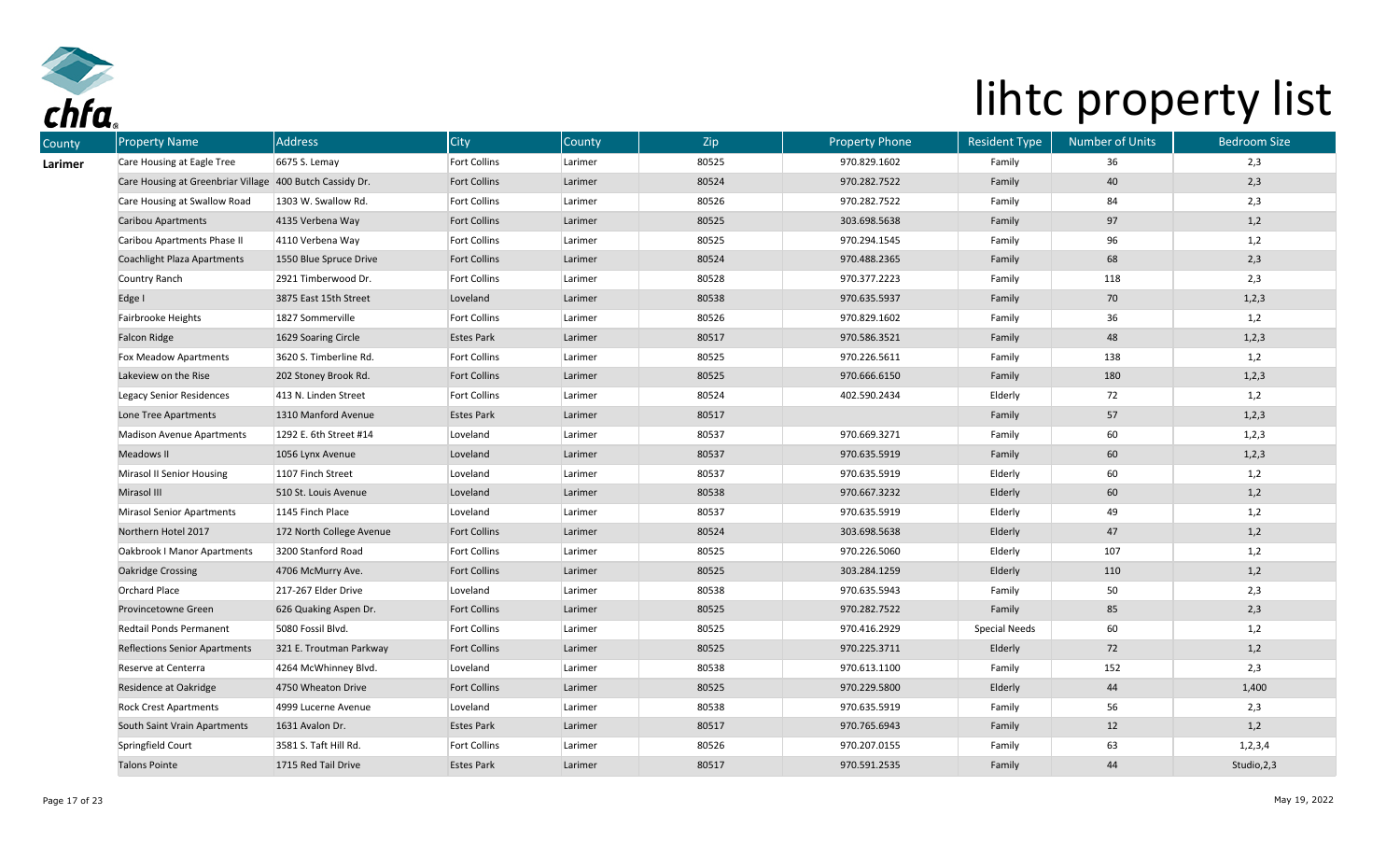

| County            | <b>Property Name</b>                  | <b>Address</b>                   | <b>City</b>           | County     | Zip   | <b>Property Phone</b> | <b>Resident Type</b> | <b>Number of Units</b> | <b>Bedroom Size</b> |
|-------------------|---------------------------------------|----------------------------------|-----------------------|------------|-------|-----------------------|----------------------|------------------------|---------------------|
| Larimer           | <b>Trail Ridge Apartments</b>         | 1250 Community Dr. LPR           | <b>Estes Park</b>     | Larimer    | 80517 | 970.586.0216          | Elderly              | 24                     | 1,2                 |
|                   | Village on Elizabeth                  | 2209 West Elizabeth              | <b>Fort Collins</b>   | Larimer    | 80521 | 970.416.2910          | Family               | 48                     | 1,2                 |
|                   | Village on Horsetooth                 | 1506 W. Horsetooth               | <b>Fort Collins</b>   | Larimer    | 80521 | 970.224.6128          |                      | 96                     | 1, 2, 3, 4          |
|                   | Village on Plum                       | 2021 West Plum St.               | <b>Fort Collins</b>   | Larimer    | 80521 | 970.224.6128          | Family               | 95                     | 1,2,3               |
|                   | Village on Redwood                    | 1331 Redwood Street              | <b>Fort Collins</b>   | Larimer    | 80524 | 970.416.2913          | Family               | 72                     | 1, 2, 3, 4          |
|                   | Village on Stanford                   | 2613 Stanford Rd.                | <b>Fort Collins</b>   | Larimer    | 80525 | 970.308.0306          | Family               | 82                     | 1,2                 |
|                   | <b>Waterford Place</b>                | 855 14th St SE                   | Loveland              | Larimer    | 80537 | 970.571.5124          | Family               | 128                    | 2,3                 |
|                   | <b>Windtrail Park Apartments</b>      | 1000 Rolland Moore Drive         | <b>Fort Collins</b>   | Larimer    | 80526 | 970.282.7522          | Family               | 50                     | 2,3                 |
|                   | <b>Woodbridge Senior Apartments</b>   | 1508 W. Elizabeth St.            | <b>Fort Collins</b>   | Larimer    | 80521 | 916.358.7431          | Elderly              | 50                     | 1,2                 |
|                   | <b>Woodland Apartments Ft Collins</b> | 1025 Wakerobin Lane              | <b>Fort Collins</b>   | Larimer    | 80526 | 970.207.1190          | Family               | 116                    | 1, 2, 3             |
| <b>Las Animas</b> | Trinidad Artspace Lofts               | 200 W. Main St. & 600 E. Elm St. | Trinidad              | Las Animas | 81082 | 719.422.8074          | Family               | 41                     | Studio, 1, 2        |
|                   | <b>Western Apartments</b>             | 411 North Avenue                 | Trinidad              | Las Animas | 81082 | 719.846.7539          | Family               | 60                     | Studio, 1, 2, 3     |
| Lincoln           | Limon Apartments                      | 440 First Street                 | Limon                 | Lincoln    | 80828 | 719.540.3790          | Family               | 16                     | 1,2,3               |
| Logan             | Northeast Plaza                       | 1212 Phelps Street               | Sterling              | Logan      | 80751 | 970.522.2242          | Family               | 47                     | 1, 2, 3, 4          |
|                   | <b>Whitcomb Apartments</b>            | 1503 Filmore Street              | Sterling              | Logan      | 80751 | 970.526.2188          | Family               | 90                     | 1,2,3               |
| <b>Mesa</b>       | 2814                                  | 2814 Patterson Road              | <b>Grand Junction</b> | Mesa       | 81506 | 970.208.9592          | Family               | 60                     | 1,2                 |
|                   | Arbor Vista                           | 515 Court Road                   | Grand Junction        | Mesa       | 81501 | 970.208.9592          | Family               | 72                     | 1, 2, 3             |
|                   | <b>Clifton Family Housing</b>         | 3222 D 1/2 Road                  | Clifton               | Mesa       | 81520 | 970.434.3683          | Family               | 51                     | 2,3                 |
|                   | Crystal Brook                         | 1760 Laveta                      | Grand Junction        | Mesa       | 81503 | 970.208.9592          | Family               | 40                     | 1, 2, 3, 4          |
|                   | <b>Garden Village Apartments</b>      | 2601 Belford Ave                 | <b>Grand Junction</b> | Mesa       | 81501 | 970.242.3262          | Family               | 91                     | 1, 2, 3, 4          |
|                   | <b>Grand Mesa</b>                     | 150 South Sycamore Street        | Fruita                | Mesa       | 81521 | 970.858.9202          | Family               | 24                     | 1,2                 |
|                   | <b>Grand Valley Apartments</b>        | 533 Jay Lee Street               | Clifton               | Mesa       | 81520 | 970.773.9736          | Family               | 50                     | Studio, 2, 3        |
|                   | Highlands                             | 805 Bookcliff Ave.               | <b>Grand Junction</b> | Mesa       | 81501 | 970.208.9580          | Elderly              | 64                     | 1,2                 |
|                   | <b>Highlands 2</b>                    | 825 Bookcliff Ave                | <b>Grand Junction</b> | Mesa       | 81501 | 970.208.9592          | Elderly              | 72                     | 1,2                 |
|                   | Linden Pointe                         | 1975 Barcelona Way               | Grand Junction        | Mesa       | 81503 | 970.243.8022          | Family               | 92                     | 1,2,3               |
|                   | <b>Monument Ridge</b>                 | 2680 B 1/2 Road                  | <b>Grand Junction</b> | Mesa       | 81503 | 970.245.3256          | Family               | 166                    | 1, 2, 3             |
|                   | Pathways Village                      | 564 29th Road                    | Grand Junction        | Mesa       | 81504 | 970.985.9567          | <b>Special Needs</b> | 40                     | 1,2,3               |
|                   | <b>Village Park</b>                   | 615 28-1/4 Road                  | <b>Grand Junction</b> | Mesa       | 81506 | 970.208.9592          | Family               | 72                     | 1,2,3               |
|                   | Willow Grove Clifton                  | 3206 Mesa Avenue                 | Clifton               | Mesa       | 81520 | 970.852.2474          | Family               | 119                    | 2,3                 |
| Montezuma         | <b>Brubaker Place</b>                 | 2001 East Empire Street          | Cortez                | Montezuma  | 81321 | 970.564.3160          | Family               | 48                     | 1,2,3               |
|                   | Cortez Park                           | 23 W. 7th Street                 | Cortez                | Montezuma  | 81321 | 719.580.2850          | Elderly              | 24                     | Studio,1            |
|                   | <b>Menefee Apartments</b>             | 404 Menefee Ave.                 | Mancos                | Montezuma  | 81328 | 970.564.3160          | Elderly              | 12                     | $\mathbf{1}$        |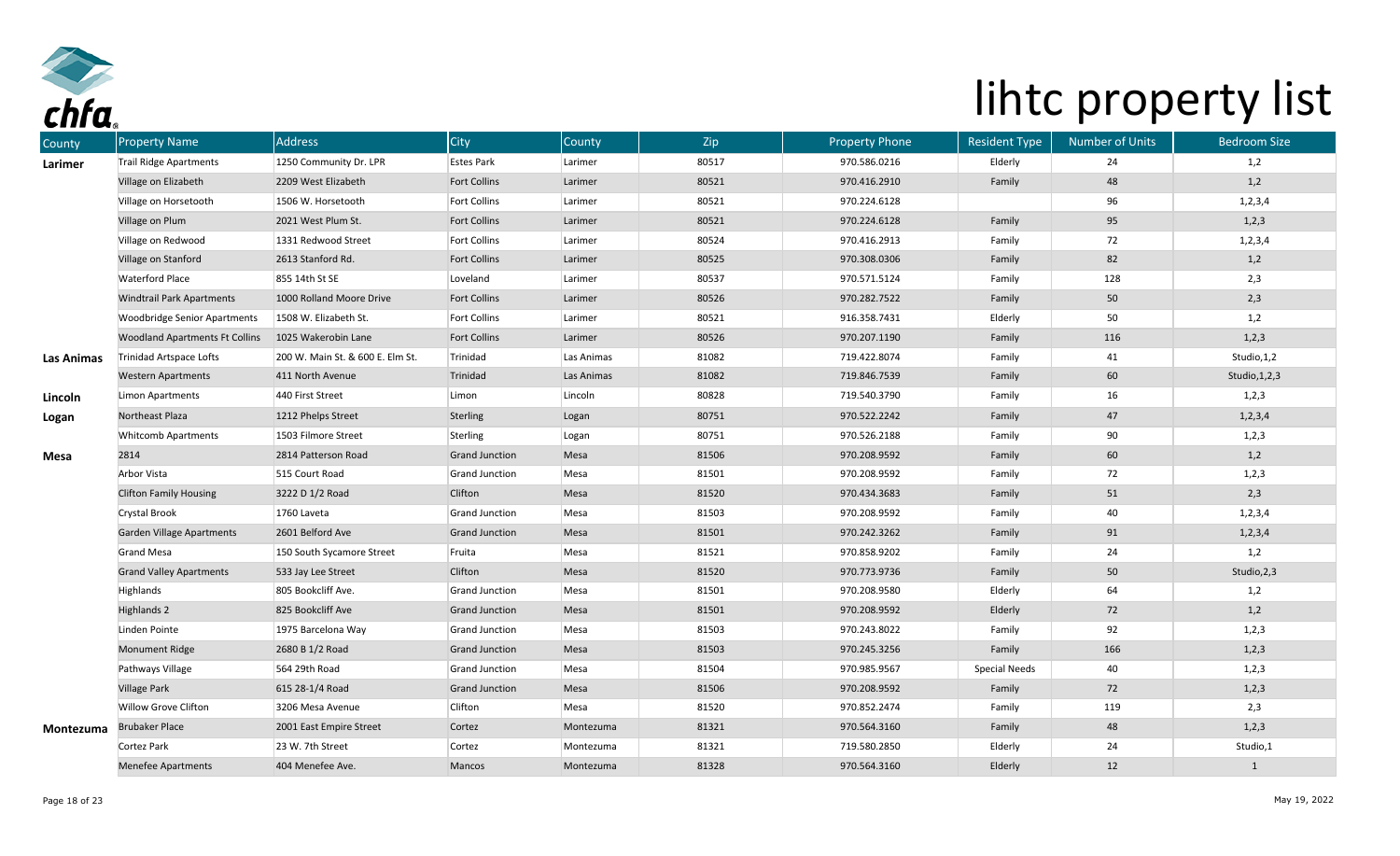

| County          | <b>Property Name</b>               | <b>Address</b>         | <b>City</b>   | County    | Zip   | <b>Property Phone</b> | <b>Resident Type</b> | <b>Number of Units</b> | <b>Bedroom Size</b> |
|-----------------|------------------------------------|------------------------|---------------|-----------|-------|-----------------------|----------------------|------------------------|---------------------|
| Montezuma       | Mesa Park Apartments               | 880 S. Chestnut St.    | Cortez        | Montezuma | 81321 | 970.564.0849          | Family               | 20                     | $\overline{2}$      |
|                 | Overlook Village                   | 670 Menefee St., #130  | Mancos        | Montezuma | 81328 | 970.565.3831          | Family               | 30 <sub>o</sub>        | 2,3                 |
|                 | Prairie Mesa Estates               | 650 East Second Street | Cortez        | Montezuma | 81321 | 970.564.3160          | Family               | 30 <sub>o</sub>        | 2,3                 |
|                 | <b>Sleeping Ute Apartments</b>     | 516 S. Madison Street  | Cortez        | Montezuma | 81321 | 970.565.4729          | Family               | 60                     | 2,3,4               |
|                 | Valley Sun Village                 | 700-B E 2nd Street     | Cortez        | Montezuma | 81321 | 970.245.3256          | Elderly              | 50                     | $\mathbf{1}$        |
| <b>Montrose</b> | <b>Cottonwood Apartments</b>       | 1650 Encanto Place     | Montrose      | Montrose  | 81401 | 970.249.8014          | Family               | 60                     | 2,3                 |
|                 | Montrose Apartments                | 1685 Encanto           | Montrose      | Montrose  | 81401 | 970.240.2895          | Family               | 20                     | $\overline{2}$      |
|                 | Nucla Apartments                   | 300 E. Third Street    | Nucla         | Montrose  | 81424 | 480.367.8800          | Family               | 10                     | 1,2                 |
|                 | Pavilion Gardens                   | 2366 Robin's Way       | Montrose      | Montrose  | 81401 | 970.249.2010          | Family               | 30                     | 1,2,3               |
|                 | <b>Pinon Apartments</b>            | 35 Cedar Avenue        | Montrose      | Montrose  | 81401 | 970.240.9534          | Family               | 16                     | 1,2                 |
|                 | San Juan Apartments                | 1650 Church Street     | Montrose      | Montrose  | 81401 | 970.249.1823          | Elderly              | 76                     | Studio,1            |
|                 | Sunshine Peak Apartment Homes      | 748 Cedar Creek Avenue | Montrose      | Montrose  | 81401 | 970.252.3424          | Family               | 49                     | 1,2,3               |
|                 | Sunshine Peak II                   | 748 Cedar Creek Avenue | Montrose      | Montrose  | 81401 | 970.252.3424          | Family               | 43                     | 1,2,3               |
|                 | <b>Woodgate Trails</b>             | 1700 Odelle Rd.        | Montrose      | Montrose  | 81401 | 970.765.2101          | Elderly              | 50                     | 1,2                 |
| Morgan          | <b>Brush Village</b>               | Pinneo & Weisbart      | Brush         | Morgan    | 80723 |                       | Family               | 40                     | 2,3                 |
|                 | <b>Pioneer Apartments</b>          | 105 Gateway            | Fort Morgan   | Morgan    | 80701 | 970.867.8115          | Family               | 23                     | $\overline{2}$      |
|                 | <b>Riverview Apartments Fort</b>   | 1605 E. 9th St.        | Fort Morgan   | Morgan    | 80701 | 970.867.2377          | Family               | 23                     | $\mathbf{1}$        |
|                 | Sol Naciente                       | 322 Linda St.          | Fort Morgan   | Morgan    | 80701 | 970.370.4211          | Family               | 50                     | 2,3,4               |
| Otero           | Morningside Heights                | 1516 East 6th Street   | La Junta      | Otero     | 81050 | 719.384.7478          | Family               | 50                     | 1, 2, 3, 4          |
|                 | Otero Villas La Junta              | 1612 Carson Avenue     | La Junta      | Otero     | 81050 | 719.580.2850          | Elderly              | 16                     | $\mathbf{1}$        |
| Park            | Chisholm Soul                      | 210-285 Chisholm Way   | Alma          | Park      | 80420 | 303.906.5982          | Family               | 14                     | 3                   |
| <b>Pitkin</b>   | Aspen Country Inn II               | 38996 Hwy. 82          | Aspen         | Pitkin    | 81611 | 970.920.5137          | Elderly              | 40                     | Studio, 1, 2        |
|                 | Maroon Creek                       | 305 Stage Court        | Aspen         | Pitkin    | 81611 | 970.544.1885          | Family               | 42                     | 1,2,3               |
|                 | <b>Roaring Fork Apartments</b>     | 111 Emma Road          | <b>Basalt</b> | Pitkin    | 81621 | 970.927.0507          | Family               | 56                     | 1,2                 |
|                 | <b>Truscott Affordable Housing</b> | 39551 Highway 82       | Aspen         | Pitkin    | 81611 | 970.920.5456          | Family               | 87                     | Studio, 1, 2        |
| <b>Prowers</b>  | Plainsview Housing LLC             | 1705 South 11th Street | Lamar         | Prowers   | 81052 | 719.336.1981          | Family               | 45                     | Studio, 2, 3        |
| Pueblo          | 2005 Carlee Drive                  | 2005 Carlee Drive      | Pueblo        | Pueblo    | 81005 | 719.549.1717          | Family               | $\overline{2}$         | $\mathbf{3}$        |
|                 | <b>Ashwood Apartments</b>          | 1405 E. 21st Street    | Pueblo        | Pueblo    | 81001 | 719.586.8985          | Elderly              | 25                     | $\mathbf{1}$        |
|                 | <b>Baltimore Apartments</b>        | 2036 Kachina           | Pueblo        | Pueblo    | 81008 | 719.562.2560          | Family               | 28                     | $\mathbf{3}$        |
|                 | <b>Baltimore Court</b>             | 2038 Kachina Dr.       | Pueblo        | Pueblo    | 81008 | 719.562.2560          | Family               | 12                     | $\overline{2}$      |
|                 | <b>Baltimore Park</b>              | 3500 Baltimore Avenue  | Pueblo        | Pueblo    | 81008 | 719.562.2560          | Family               | 12                     | $\overline{2}$      |
|                 | <b>Baltimore Place</b>             | 3540 Baltimore Avenue  | Pueblo        | Pueblo    | 81008 | 719.562.2560          | Family               | 24                     | $\overline{2}$      |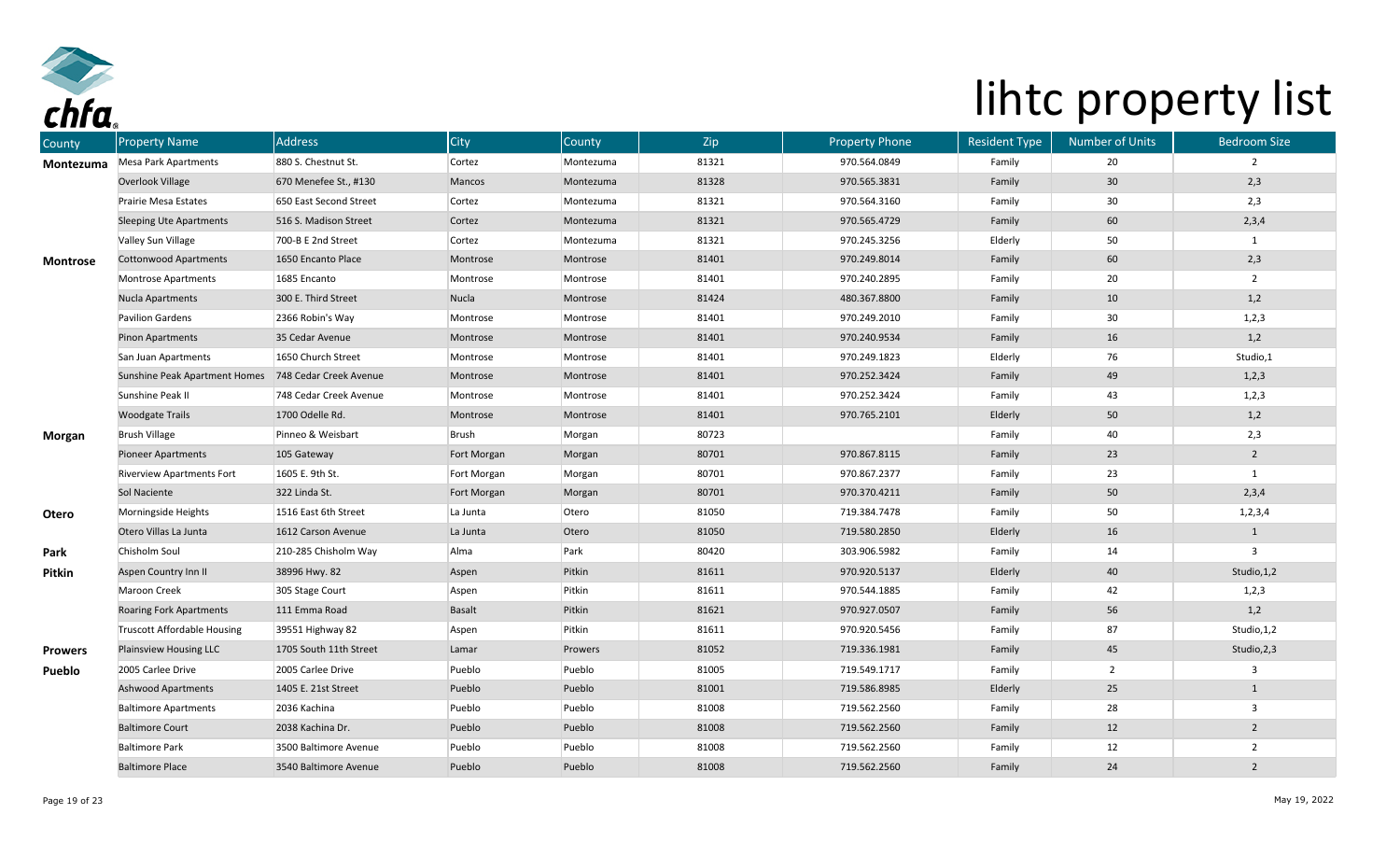

| County            | <b>Property Name</b>            | <b>Address</b>                   | City                     | County     | Zip   | <b>Property Phone</b> | <b>Resident Type</b> | <b>Number of Units</b> | <b>Bedroom Size</b>     |
|-------------------|---------------------------------|----------------------------------|--------------------------|------------|-------|-----------------------|----------------------|------------------------|-------------------------|
| Pueblo            | Bethlehem Square                | 1900 W. 12th St.                 | Pueblo                   | Pueblo     | 81003 | 719.544.8440          | Family               | 130                    | 1,2,3                   |
|                   | Casa Del Sol                    | 1725 Constitution Rd             | Pueblo                   | Pueblo     | 81001 | 719.584.2121          | Family               | 154                    | Studio, 1, 2, 3         |
|                   | Central Grade School            | 431 E. Pitkin Ave.               | Pueblo                   | Pueblo     | 81003 | 303.667.6534          | Family               | 18                     | Studio, 2, 3, 4         |
|                   | <b>Clarion Place Apartments</b> | 628-660 East Clarion Drive       | Pueblo West              | Pueblo     | 81007 | 970.765.6943          | Family               | 24                     | $\mathbf{3}$            |
|                   | <b>Encino Apartments</b>        | 2103 E. 14th Street              | Pueblo                   | Pueblo     | 81001 | 719.543.4679          | Family               | 42                     | Studio, 1, 2, 3, 4      |
|                   | Hillville Heights I             | 1412-1418 Anita St.              | Pueblo                   | Pueblo     | 81001 | 719.253.0577          | Family               | 4                      | $\overline{\mathbf{3}}$ |
|                   | Hillville Heights II            | 1428-1434 Anita St.              | Pueblo                   | Pueblo     | 81001 | 719.253.0577          | Family               | 8                      | $\mathbf{3}$            |
|                   | Hillville Heights III           | 1411-1433 Anita St.              | Pueblo                   | Pueblo     | 81001 | 719.253.0577          | Family               | 12                     | $\overline{2}$          |
|                   | North Pointe Gardens            | 3777 Parker Blvd.                | Pueblo                   | Pueblo     | 81008 | 719.545.6222          | Elderly              | 50                     | Studio, 1, 2            |
|                   | Oakshire Commons                | 2400 Oakshire Lane               | Pueblo                   | Pueblo     | 81001 | 719.542.4630          | Elderly              | 30 <sub>o</sub>        | Studio                  |
|                   | <b>Oakshire Commons II</b>      | 2430 Oakshire Lane               | Pueblo                   | Pueblo     | 81001 | 719.542.4630          | Elderly              | 69                     | Studio                  |
|                   | <b>Oakshire Gardens</b>         | 2400 Oakshire Lane               | Pueblo                   | Pueblo     | 81001 | 719.542.4630          | Elderly              | 19                     | Studio                  |
|                   | Oakshire Hills                  | 2100 Oakshire Lane               | Pueblo                   | Pueblo     | 81001 | 719.586.8985          | Family               | 50                     | $\mathbf{3}$            |
|                   | <b>Oakshire Trails</b>          | 2300 Oakshire Lane               | Pueblo                   | Pueblo     | 81001 | 719.543.1348          | Elderly              | 62                     | 1,2                     |
|                   | Pueblo Village Apartments       | 2401 Alma Avenue                 | Pueblo                   | Pueblo     | 81004 | 719.561.3233          | Family               | 128                    | 1, 2, 3, 4              |
|                   | <b>Pueblo West Gardens</b>      | 960 East Saxony Drive            | Pueblo West              | Pueblo     | 81007 | 719.542.9253          | Elderly              | 30 <sup>°</sup>        | Studio                  |
|                   | Pueblo West Gardens II          | 960 E. Saxony Drive              | Pueblo West              | Pueblo     | 81007 | 719.542.4630          | Elderly              | 32                     | Studio                  |
|                   | Rio Sacramento                  | 15 Calhoun Road                  | Pueblo                   | Pueblo     | 81001 | 719.545.4019          | Family               | 40                     | 2,3                     |
|                   | Rood Candy Apartments           | 404 W. 7th Street                | Pueblo                   | Pueblo     | 81003 | 719.586.8985          | Family               | 35                     | Studio, 1, 2            |
|                   | Santa Fe Crossing               | 215 N. Santa Fe.                 | Pueblo                   | Pueblo     | 81003 | 719.586.8985          | Family               | 30 <sub>o</sub>        | 1,2                     |
|                   | Stonegate Village               | 393 E. Spaulding St.             | Pueblo West              | Pueblo     | 81007 | 801.624.8343          | Family               | 55                     | 2,3,4                   |
|                   | <b>Uplands Townhomes</b>        | 1400 Acero Avenue                | Pueblo                   | Pueblo     | 81004 | 719.586.8969          | Family               | 72                     | 1,2,3                   |
|                   | Villa Andrea                    | 109 Idaho                        | Pueblo                   | Pueblo     | 81004 | 719.431.0371          | Family               | 32                     | 1,2                     |
|                   | Village at Pueblo I             | 3105 Westview Drive              | Pueblo                   | Pueblo     | 81003 | 865.524.5200          | Family               | 49                     | 2,3                     |
|                   | Village at Pueblo II            | 3110 Westview Drive              | Pueblo                   | Pueblo     | 81008 | 865.524.5200          | Family               | 42                     | 2,3                     |
|                   | Villas at Oakshire              | 2415 Chelton                     | Pueblo                   | Pueblo     | 81001 | 719.586.8985          | Family               | 29                     | $\overline{3}$          |
| <b>Rio Grande</b> | Garden Walk of South Fork       | 170 Bonnaville Dr.               | South Fork               | Rio Grande | 81154 | 719.873.5513          | Family               | 48                     | 1,2,3                   |
|                   | <b>Valley Grande Apartments</b> | 2220 East Drive                  | Monte Vista              | Rio Grande | 81144 | 480.367.8800          | Family               | 36                     | 2,3                     |
|                   | <b>West View Villas</b>         | 510 Dunham Street                | Monte Vista              | Rio Grande | 81144 | 480.367.8800          | Family               | 24                     | 2,3                     |
| Routt             | <b>Mountain Village</b>         | 1101 Mountain Village Circle     | <b>Steamboat Springs</b> | Routt      | 80487 | 970.870.1719          | Family               | 104                    | 1,2,3                   |
|                   | Reserves at Steamboat Springs   | 2000 Elk River Rd.               | Steamboat Springs        | Routt      | 80487 | 970.879.6110          | Family               | 48                     | 2,3                     |
|                   | Vista Verde II Hayden           | 305-336 Vista Verde Dr.; 337-340 | Hayden                   | Routt      | 81639 | 970.276.3801          | Family               | $20\degree$            | $\overline{\mathbf{3}}$ |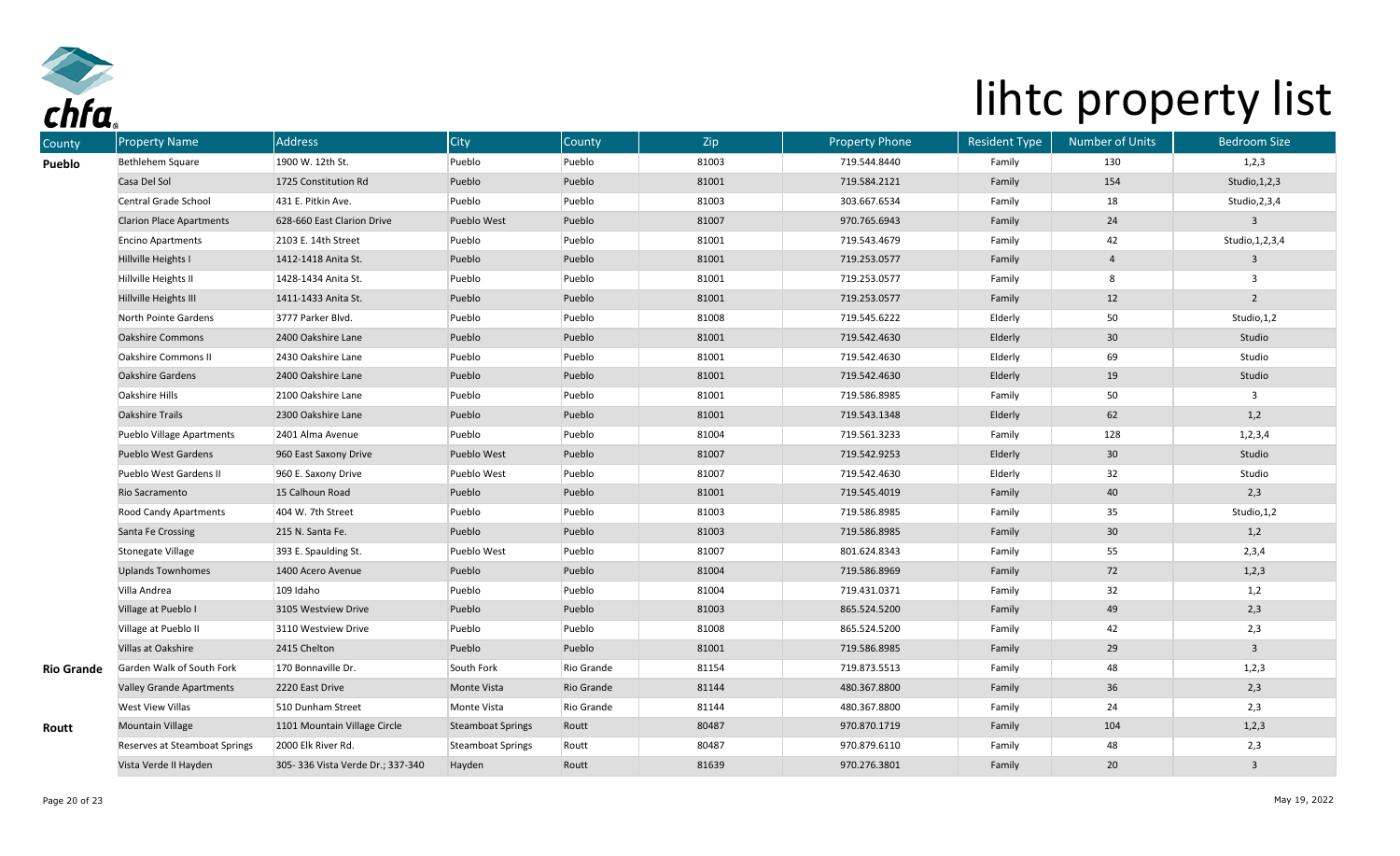

| County            | <b>Property Name</b>                | <b>Address</b>                  | City                 | County     | Zip   | <b>Property Phone</b> | <b>Resident Type</b> | <b>Number of Units</b> | <b>Bedroom Size</b> |
|-------------------|-------------------------------------|---------------------------------|----------------------|------------|-------|-----------------------|----------------------|------------------------|---------------------|
| Saguache          | Casa de Cortez                      | 751 E. Mussman Lane             | Center               | Saguache   | 81125 | 480.367.8800          | Family               | 24                     | 2,3                 |
|                   | Cielo Vista                         | 166 S. Wills Street             | Center               | Saguache   | 81125 | 719.754.3664          | Elderly              | 24                     | $\mathbf{1}$        |
|                   | Sangre de Cristo                    | 273 Wills                       | Center               | Saguache   | 81125 | 719.754.2649          | Family               | 16                     | 2,3                 |
|                   | Valle Vista                         | 57 Center Ave.                  | Center               | Saguache   | 81125 | 719.754.2608          | Family               | 20 <sub>2</sub>        | 2,3                 |
| <b>San Miguel</b> | <b>Big Billies</b>                  | 330 Adams Ranch Rd.             | Telluride            | San Miguel | 81435 | 970.728.7470          | Family               | 150                    | Studio,2            |
|                   | <b>Cottonwood Creek</b>             | 1505-1640 San Miguel; 1505-1640 | Norwood              | San Miguel | 81423 | 970.327.4814          | Family               | 30 <sub>o</sub>        | $\overline{4}$      |
| Summit            | <b>Blue River Apartments</b>        | 1291 Adams Ave.                 | Silverthorne         | Summit     | 80498 | 970.262.6274          | Family               | 78                     | 2,3                 |
|                   | Pinewood Village                    | 605 East Airport Road           | Breckenridge         | Summit     | 80424 | 970.547.4433          | Family               | 74                     | 1,2,3               |
|                   | Pinewood Village 2                  | 837 Airport Rd.                 | Breckenridge         | Summit     | 80424 | 970.547.4433          | Family               | 45                     | Studio,1            |
|                   | Villa Sierra Madre                  | 1081 Adams St.                  | Silverthorne         | Summit     | 80498 | 970.626.2354          | Family               | 61                     | 1,2,3               |
|                   | Villa Sierra Madre II               | 1201 Adams Ave.                 | Silverthorne         | Summit     | 80498 | 970.626.2354          | Family               | 64                     | 1,2,3               |
|                   | Wintergreen West                    | 0235 Antlers Gulch Rd. (CR 188) | Keystone             | Summit     | 80435 | 303.796.2000          | Family               | 40                     | 1,2,3               |
| <b>Teller</b>     | <b>Hybrook Townhomes I</b>          | 212 Hybrook Road South          | Divide               | Teller     | 80814 | 719.687.6011          | Family               | 30                     | 2,3                 |
|                   | <b>Hybrook Townhomes II</b>         | 212 Hybrook Road South          | Divide               | Teller     | 80814 | 719.687.6011          | Family               | 19                     | 2,3                 |
|                   | Valley View Apartments              | 650 Hikers Way                  | <b>Woodland Park</b> | Teller     | 80866 | 303.991.0606          | Family               | 24                     | 1,2,3               |
| Weld              | 204 14th Street                     | 204 14th Street                 | Greeley              | Weld       | 80631 | 970.506.0615          | Family               | 16                     | 1,2                 |
|                   | <b>Birchwood Manor</b>              | 2830 27th Street Lane           | Greeley              | Weld       | 80634 | 970.330.6206          | Elderly              | 162                    | 1,2                 |
|                   | <b>Cedar Apartments Platteville</b> | 1108 Vasquez Blvd.              | Platteville          | Weld       | 80651 | 307.672.9708          | Family               | 16                     | 1,2                 |
|                   | Chinook Wind Apartments             | 6622 W. 10th Street             | Greeley              | Weld       | 80634 | 901.435.7816          | Elderly              | 60                     | 1,2                 |
|                   | <b>Cottonwood Townhomes</b>         | 10 East Garden Drive            | Windsor              | Weld       | 80550 | 970.829.1602          | Family               | 37                     | 1,2                 |
|                   | <b>Creekstone Apartments</b>        | 3775 W. 25th Street             | Greeley              | Weld       | 80634 | 970.330.2111          | Family               | 200                    | 1,2,3               |
|                   | Dacono Senior Apartments            | 412 - 424 7th Street            | Dacono               | Weld       | 80514 | 970.353.7437          | Elderly              | 20                     | $\mathbf{1}$        |
|                   | Dove Valley Senior Housing          | 1101 Sandpiper Lane             | Milliken             | Weld       | 80543 | 970.460.9357          | Elderly              | 20                     | 1,2,3               |
|                   | <b>Fulton Avenue</b>                | 830 Fulton Ave.                 | Fort Lupton          | Weld       | 80621 | 307.672.9708          | Family               | 11                     | 2,3                 |
|                   | <b>Guadalupe Apartments</b>         | 1442 N 11th Ave.                | Greeley              | Weld       | 80631 | 720.639.7603          | <b>Special Needs</b> | 47                     | Studio, 1,2         |
|                   | <b>Homes Again Greeley</b>          | <b>Various Sites</b>            | Greeley              | Weld       | 80631 | 970.686.6544          | Family               | 17                     | 1, 2, 3, 4          |
|                   | La Casa Rosa                        | 1011 West C Street              | Greeley              | Weld       | 80631 | 970.353.7437          | Elderly              | 14                     | 1,2                 |
|                   | <b>Meadows Townhouses</b>           | 1105 Mountainview Avenue        | Fort Lupton          | Weld       | 80621 | 303.857.2939          | Family               | 51                     | 2,3                 |
|                   | Meeker Commons                      | 505 9th Ave.                    | Greeley              | Weld       | 80631 | 720.305.9809          | Family               | 104                    | 1,2,3               |
|                   | Mission Village of Greeley          | 320 23rd Ave.                   | Greeley              | Weld       | 80631 | 920.809.5140          | Family               | 50                     | 2,3,4               |
|                   | Peakview Trails                     | 1512 60th Avenue                | Greeley              | Weld       | 80634 | 970.373.1414          | Elderly              | 96                     | 1,2                 |
|                   | Porter House Apartments             | 5580 W 29th Street              | Greeley              | Weld       | 80634 | 720.749.3213          | Family               | 100                    | 1,2,3               |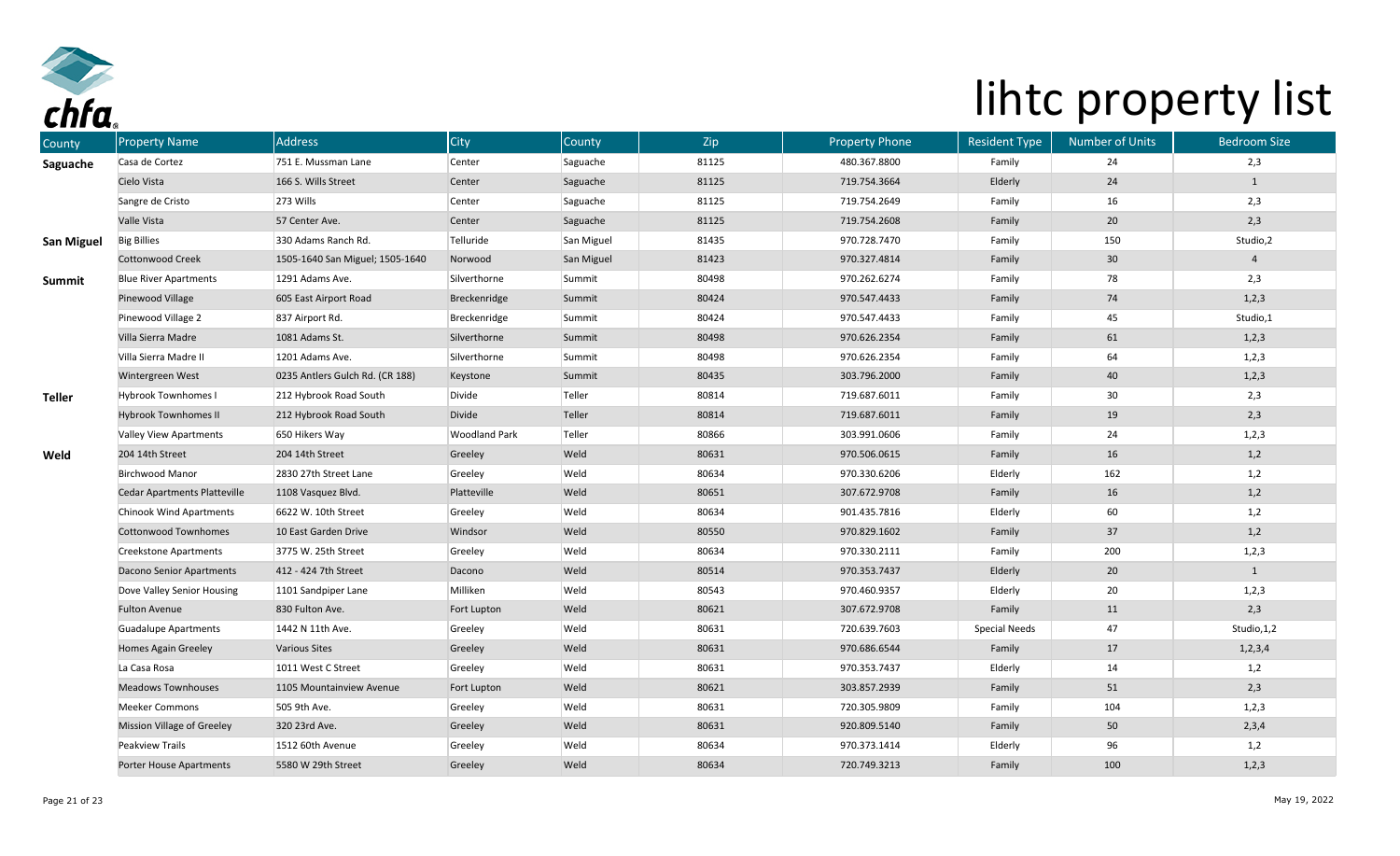

| ------ |                                   |                                 |             |               |       |                       |                      |                 |                     |
|--------|-----------------------------------|---------------------------------|-------------|---------------|-------|-----------------------|----------------------|-----------------|---------------------|
| County | <b>Property Name</b>              | <b>Address</b>                  | <b>City</b> | <b>County</b> | Zip   | <b>Property Phone</b> | <b>Resident Type</b> | Number of Units | <b>Bedroom Size</b> |
| Weld   | Prairie Sun Apartments            | 1001 Mountview Avenue           | Fort Lupton | Weld          | 80621 | 801.628.6248          | Family               | 50              | 1,2,3               |
|        | <b>Stagecoach Gardens</b>         | 1126 3rd Street                 | Greeley     | Weld          | 80631 | 970.353.7437          | Family               | $30\,$          | 2,3                 |
|        | University Plaza                  | 1534 11th Avenue                | Greeley     | Weld          | 80631 |                       | Elderly              | 34              |                     |
|        | <b>Westpark Village</b>           | 3770 W. 24th Street             | Greeley     | Weld          | 80634 | 970.506.1661          | Family               | 192             | 1, 2, 3             |
|        | <b>Windsor Meadows Apartments</b> | Country Rd. 15 at Windshire Dr. | Windsor     | Weld          | 80550 | 970.635.5919          | Family               | 44              | 1,2,3               |
|        | <b>Windsor Meadows Apartments</b> | 1500 Tipton Drive               | Windsor     | Weld          | 80550 | 970.635.5935          | Family               | 36              | 1,2,3               |
|        | Woodside Village                  | 144 East 24th                   | Greeley     | Weld          | 80631 | 970.356.5991          | Family               | 160             | 1, 2, 3, 4          |
| Yuma   | <b>Villa Townhomes</b>            | 615 South Ivy                   | Yuma        | Yuma          | 80759 | 970.848.5590          | Family               | 20              | 2,3                 |